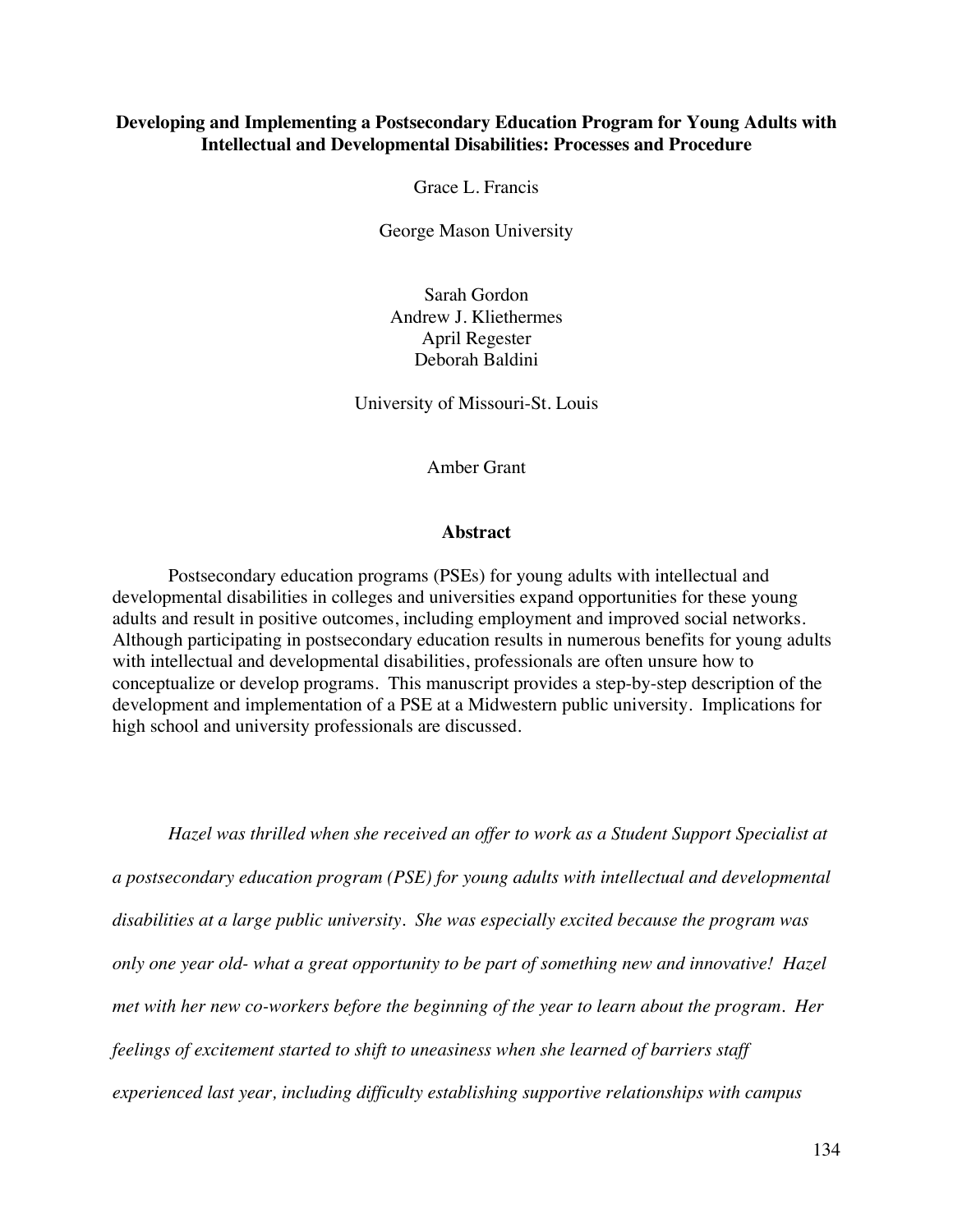*departments, trouble helping faculty determine and deliver appropriate classroom accommodations, and concerns managing hyper-focused parents struggling to support their young adults from a distance. As a former special education teacher, Hazel was also surprised by the degree of autonomy expected of the young adults, as well as university policies that prevented PSE staff from sharing information with parents.* 

Students with intellectual and developmental disabilities have significant limitations in the areas of intellectual functioning (e.g., learning, application of information) and adaptive behavior (e.g., social skills, daily living skills, self-management; American Association of Intellectual and Developmental Disabilities, n.d.). These individuals are significantly less likely to gain employment, live away from their families, and attend college following high school (Wagner, Newman, Cameto, Garza, & Levine, 2005). However, PSEs in colleges and universities expand opportunities for these students (Grigal, Hart, & Weir, 2012) and are found to increase rates of employment, independent living, social networks, self-determination, selfesteem, and meaningful community participation (Moore & Schelling, 2015; Thoma et al., 2011).

In general, PSEs are designed for students with intellectual and developmental disabilities to gain social, academic, and employment skills to enhance independence and self-sufficiency (Griffin, McMillan & Hodapp, 2010). Successful PSE programs include access to academic opportunities, career development activities, participation in campus organizations and activities, and development of self-determination skills (Lynch & Getzel, 2013). However, PSEs vary widely in size, enrollment, activities, requirements, and other program characteristics (Grigal et al., 2012; Plotner & Marshall, 2015). As a result, and in spite of organizations such as Think College (http://www.thinkcollege.net) designed to provide information and support related to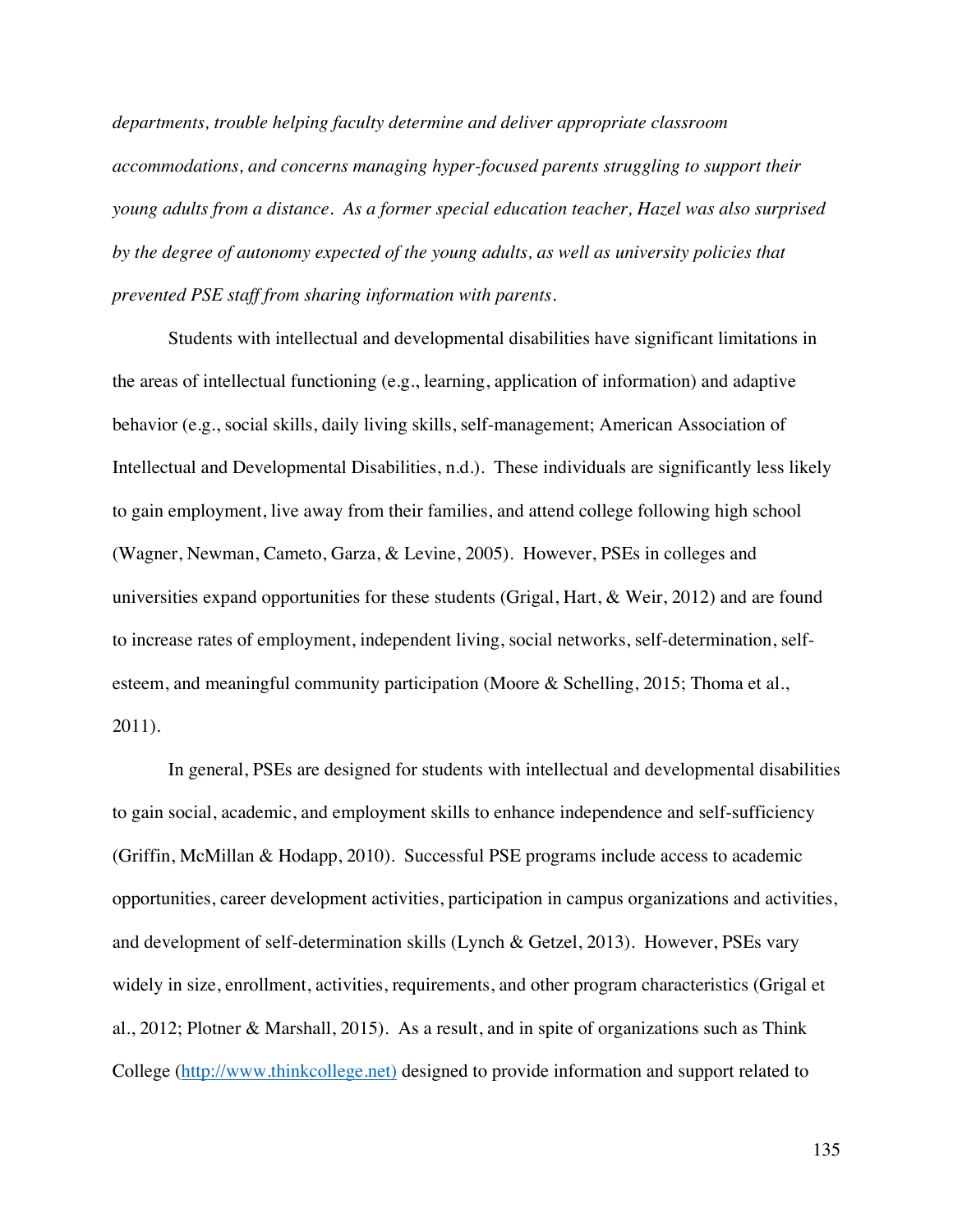PSEs, professionals are often unsure how to conceptualize and develop PSEs at their home institutions (Mock & Love, 2012). In this manuscript, we describe steps taken to develop a twoyear, residential PSE for students aged 18-25 with intellectual and developmental disabilities at a Midwestern public university; pre-academic year procedures; and academic year procedures. We also discuss implications for high school and PSE professionals.

## **Steps to Program Development**

*Hazel's co-workers held a meeting to inform Hazel about how the PSE was developed to help her better understand the program's foundation. The Director of the program identified a total of five steps taken to develop the PSE: (1) form a program development committee; (2) learn from other PSEs; (3) develop relationships on campus; (4) solicit community feedback and petition university leaders; and (5) hire program staff.*

#### **Development Step #1: Form a Program Development Committee**

An Associate Dean from the Department of Continuing Studies developed an interest in creating a PSE and forged a relationship with the Vice President of Support Services and Director of Family Supports from a community disability service agency to discuss initial development plans. The Associate Dean also recruited the university's Director of Residential Life, the Assistant Dean of Students, and an Assistant Professor of Special Education to join the program development committee. Consistent with the evidence-based transition practice of interagency collaboration (Kohler, 1996; Tatnall, 2014), the contributions of committee members representing diverse university departments enhanced the development process, as they were able to answer questions and provide information specific to their areas of expertise (e.g., campus enrollment polices, disciplinary procedures, best practices to support students with disabilities).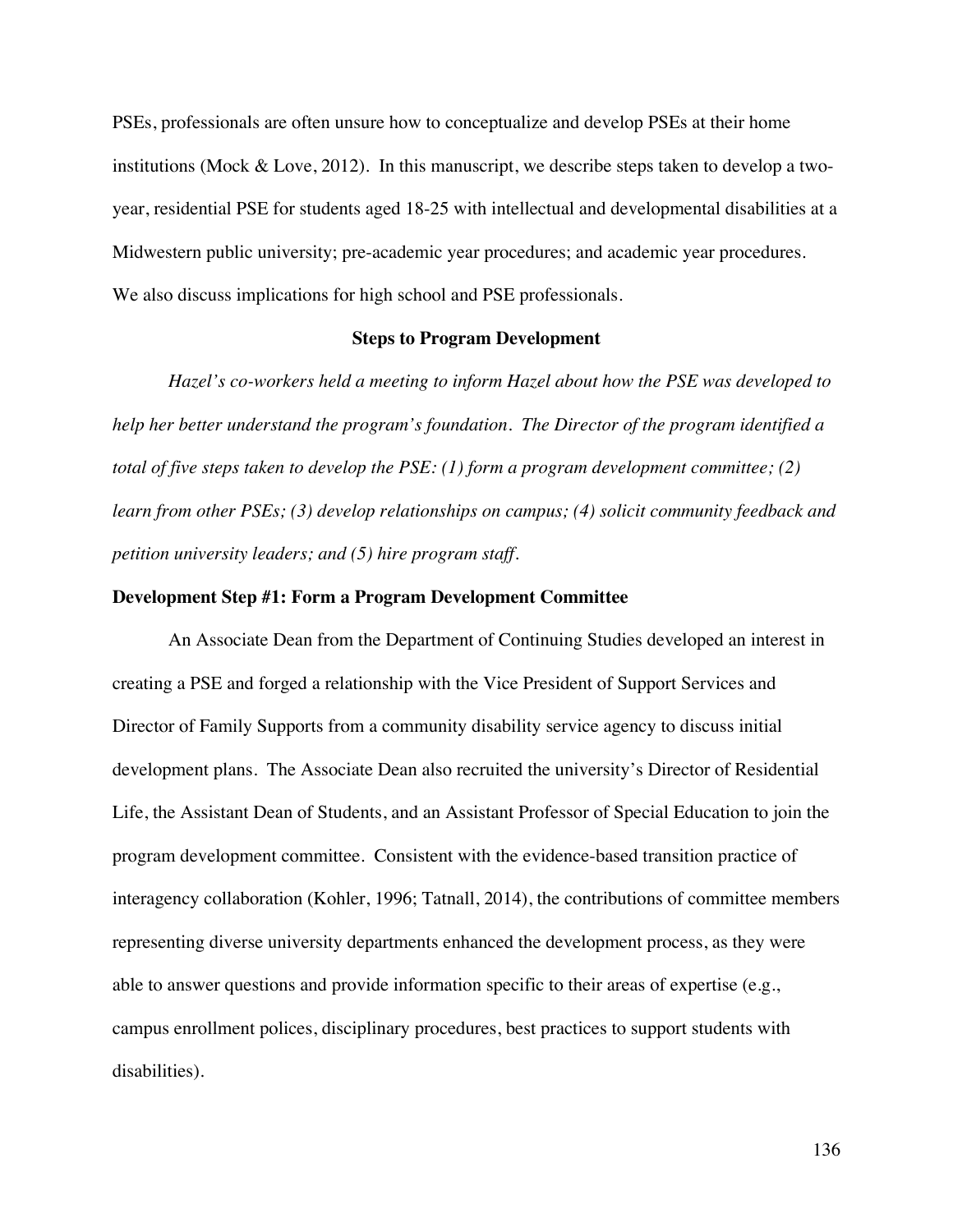This committee brainstormed possible program designs (e.g., student requirements, inclusion of students in the residence hall), student support needs (e.g., academic support, compliance with taking prescribed medication), residence hall configurations (e.g., roommate matching), and staffing needs. Once the committee decided on the basic elements of the program (e.g., students would attend for two years, live on campus, take at least one university class in addition to three classes developed by the PSE each semester to reduce tuition costs), they realized that learning from other programs would help them enhance or reconsider aspects of their initial plan.

#### **Development Step #2. Learn from Other PSEs**

In order to develop a robust program structure, including program philosophy, policies, and evaluation methods (Kohler, 1996), the program development committee used the Think College website to locate two nearby PSEs to visit. During these visits, the development committee met with PSE staff at the universities, visited with students in the PSE programs, and met with their institutional counterparts at the university (e.g., the Directors of Residential Life at each university met) to learn about the nature and function of the programs. The development committee also sought to learn how the programs implemented evidence-based practices such as student- and family-centered planning (Test, Smith, & Carter, 2014) and inclusive opportunities (Grigal et al., 2012). In addition, the development committee phone-conferenced with additional programs around the nation to learn how to address barriers identified by the programs they visited (e.g., disruptive behavior, resistant faculty). With information provided by other PSE programs, the literature on evidence-based practices, and resources such as Think College, the development committee determined the mission of the program would be "to provide an opportunity for students with intellectual and developmental disabilities to develop the skills

137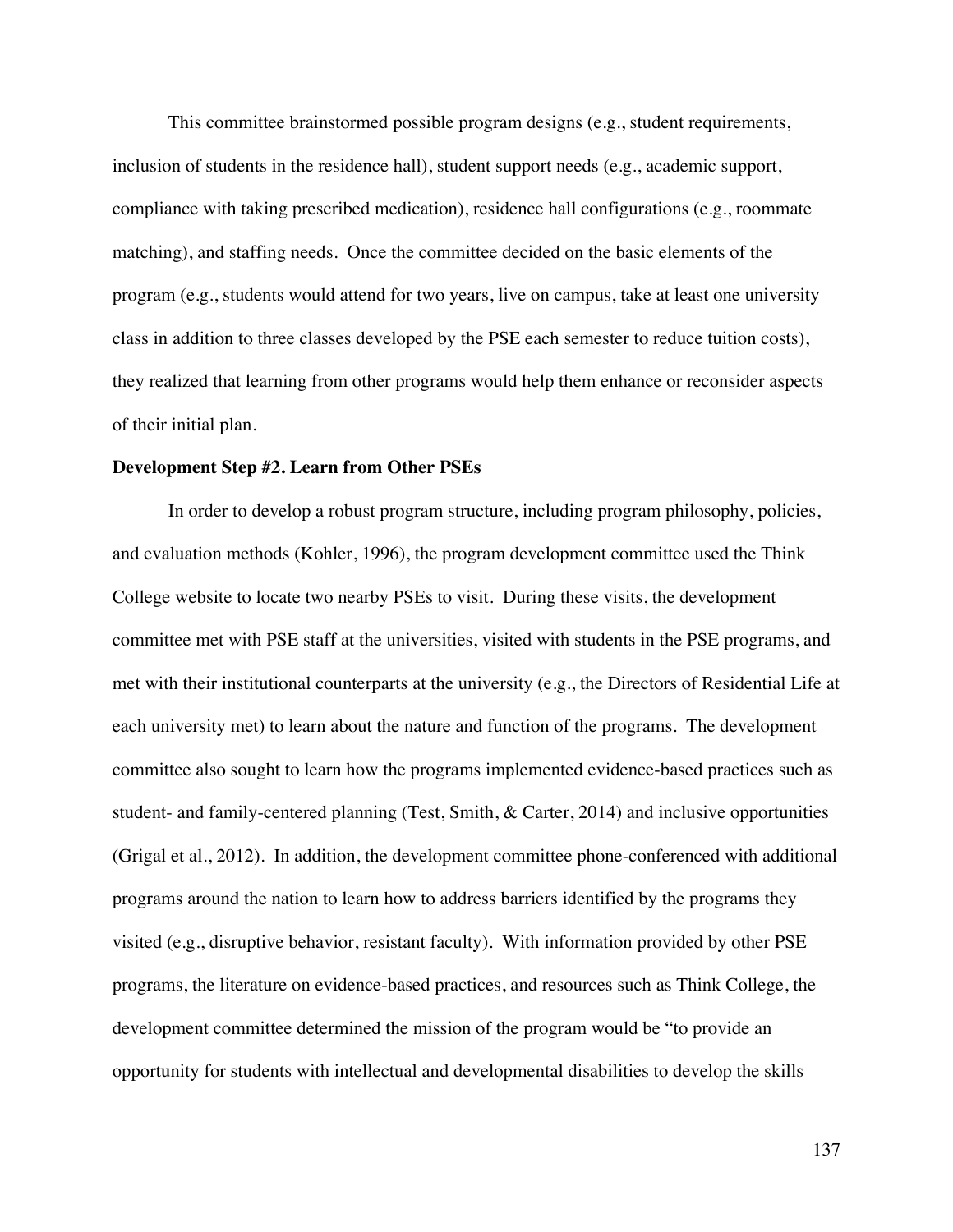necessary to become participating members of their community through inclusion in university life and, in so doing, to enrich the diversity of the university." Based on this mission statement, the committee created the following goals and anticipated student outcomes:

- Financial independence: Students who complete the program are expected to be better prepared to financially manage their lives, including increases in money management and budgeting skills.
- Personal development: Students who complete the program are expected to experience improvement in their personal development, including identifying and assessing personal strengths and needs, developing personal goals, and developing a stronger sense of identity, self-awareness, and recognition of how they can contribute to their own quality of life.
- Independent living: Students who complete the program are expected to develop independent living skills, including time management, self-care, personal responsibility, respect for social boundaries, development of social networks, and meaningful utilization of leisure time.
- Access to resources: Students who complete the program are expected to identify and explore resources that will allow them to grow personally, professionally, academically, and socially, including disability-related services and supports, employment opportunities, varied means of transportation, and community activities and events.

## **Development Step #3: Develop Relationships on Campus**

Recognizing the importance of interagency collaboration and buy-in from other university personnel, the committee took care to develop partnerships across campus to ensure that the program was well-supported and received. During these meetings, committee members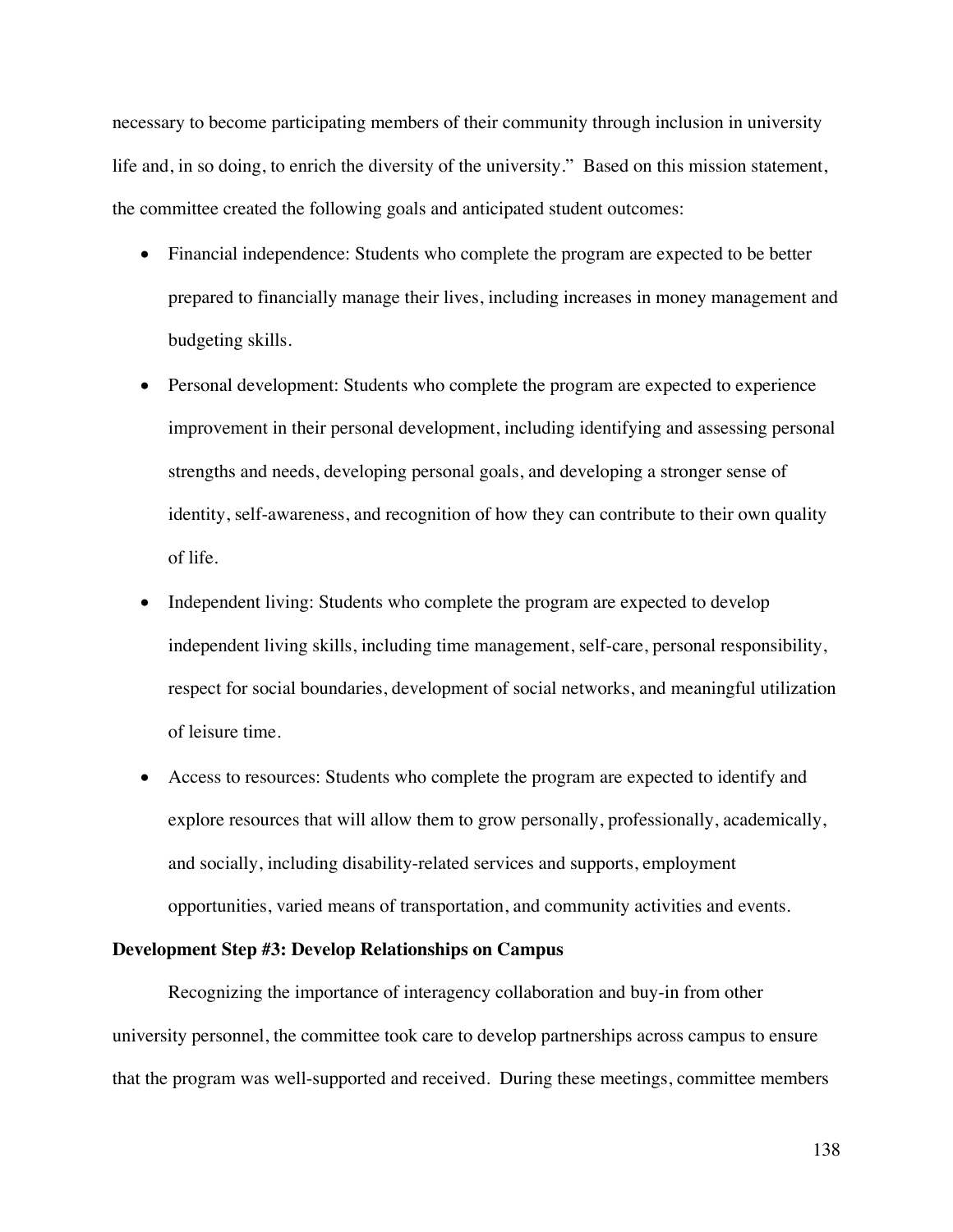provided information about PSEs, prospective students, and anticipated roles and responsibilities (e.g., PSE staff will collect tuition and route it to the Cashier's Office for processing). They also dispelled common myths about intellectual and developmental disabilities (e.g., people with intellectual and developmental disabilities need around-the-clock support), discussed instructional and behavioral strategies (e.g., universal design, visual aids, redirection), and encouraged university personnel to ask questions to proactively address concerns or negative perceptions about PSEs or students with disabilities. As to be expected, the program initially experienced growing pains (e.g., students not showing up for class, inappropriate behavior in the dining hall). Therefore, it was essential that PSE representatives immediately addressed these issues not only with the students but also with university personnel to hear their concerns, brainstorm solutions, and mitigate negative perceptions about the program.

#### **Development Step #4. Solicit Community Feedback and Petition University Leaders**

In order to ensure the program met the needs of all stakeholders, the development committee scheduled several focus groups with parents and students recruited from a local disability service agency. The committee gained valuable information about parent and student needs, expectations, and fears related to college from these conversations. The committee used this information to inform the program structure (e.g., resource allocation, family involvement strategies). In some cases, focus group information suggested the potential for a disparity in the expectations of parents and PSE staff (e.g., some parents expected 24-hour care, whereas the mission of the program promoted engaging students in supported decision-making and allowing them the opportunity to learn from failure). This led to the development of documents clearly describing the values and expectations of the program to prevent misconceptions (See Table 1).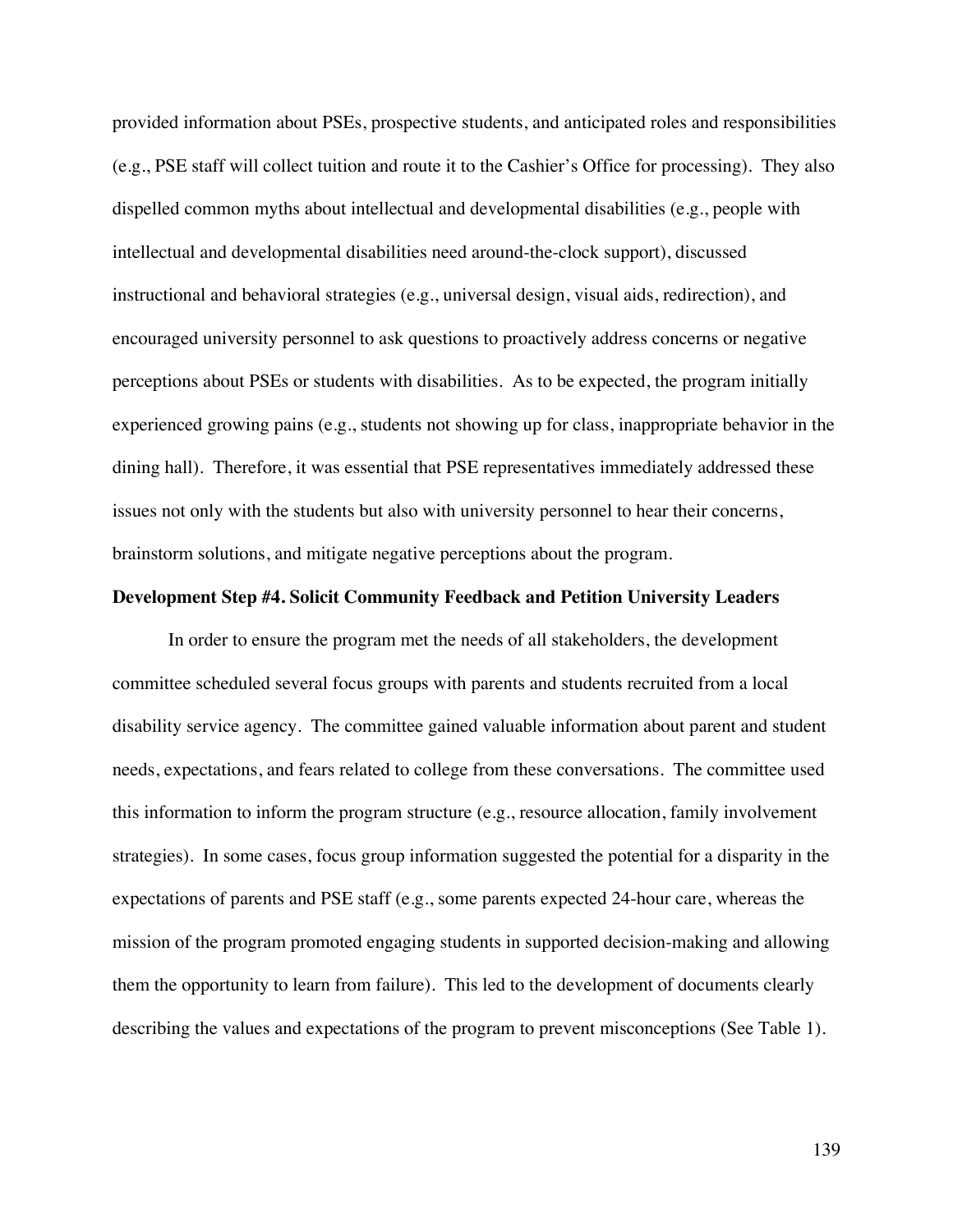# Table 1

*Expectations for vocational experiences. This figure is an example of how the PSE shares expectations with students and their family members to prevent misconceptions.*

## **Vocational Experiences**

Mission Statement: Vocational Experiences will provide students an opportunity to explore and investigate employment goals, interests, and passions to guide student decisions post-graduation. Specific hours, schedules, and duties are flexible and take into consideration the needs and employment goals of the student and the needs of the employer.

*Student Role:* Work independently and/or within a team, self-advocate, and communicate with coworkers and [PSE] staff about experiences

#### *Student Responsibilities:*

- Learn to take public transportation
- Listen to and utilize advice from coworkers and [PSE] staff
- Work independently
- Learn to self-advocate in the workplace
- Use appropriate workplace hygiene
- Create and maintain a work schedule
- Self-evaluate work experience
- Communicate progress
- Engage in workplace problemsolving and critical thinking
- Be on time and respect workplace rules and policies
- Explore post-graduation employment services and opportunities

*[PSE] Role:* Facilitate and foster a vocational pairing for students that matches personal interests and future employment goals

## *[PSE] Responsibilities:*

- Support student choice
- Teach work skills and etiquette, including proper hygiene and attire
- Encourage independent decisionmaking and taking initiative
- Support students to use public transportation
- Provide midterm and final feedback to students
- Provide on-site resources and education to students and employers
- Work with students and employers on identifying support needs and establishing sustainable, least intrusive supports
- Explore post-graduation employment services and opportunities with students

*Parent Role:* Support and encourage independence in the workplace, student choice of work, and provide advice to student

#### *Parent Responsibilities:*

- Encourage independent decisionmaking through critical thinking conversations and supporting student interests
- Share personal stories and strategies about work experiences with students
- Support student problem-solving skills and allow natural consequences to occur
- Explore post-graduation employment services and opportunities with students

The development committee then presented a proposal to a university panel led by the Provost of Academic Affairs. The proposal included a statement of need, a program description and goals, application and admissions processes, a program reporting and organizational chart, a program budget, a program marketing plan, and a plan for sustainability (e.g., student tuition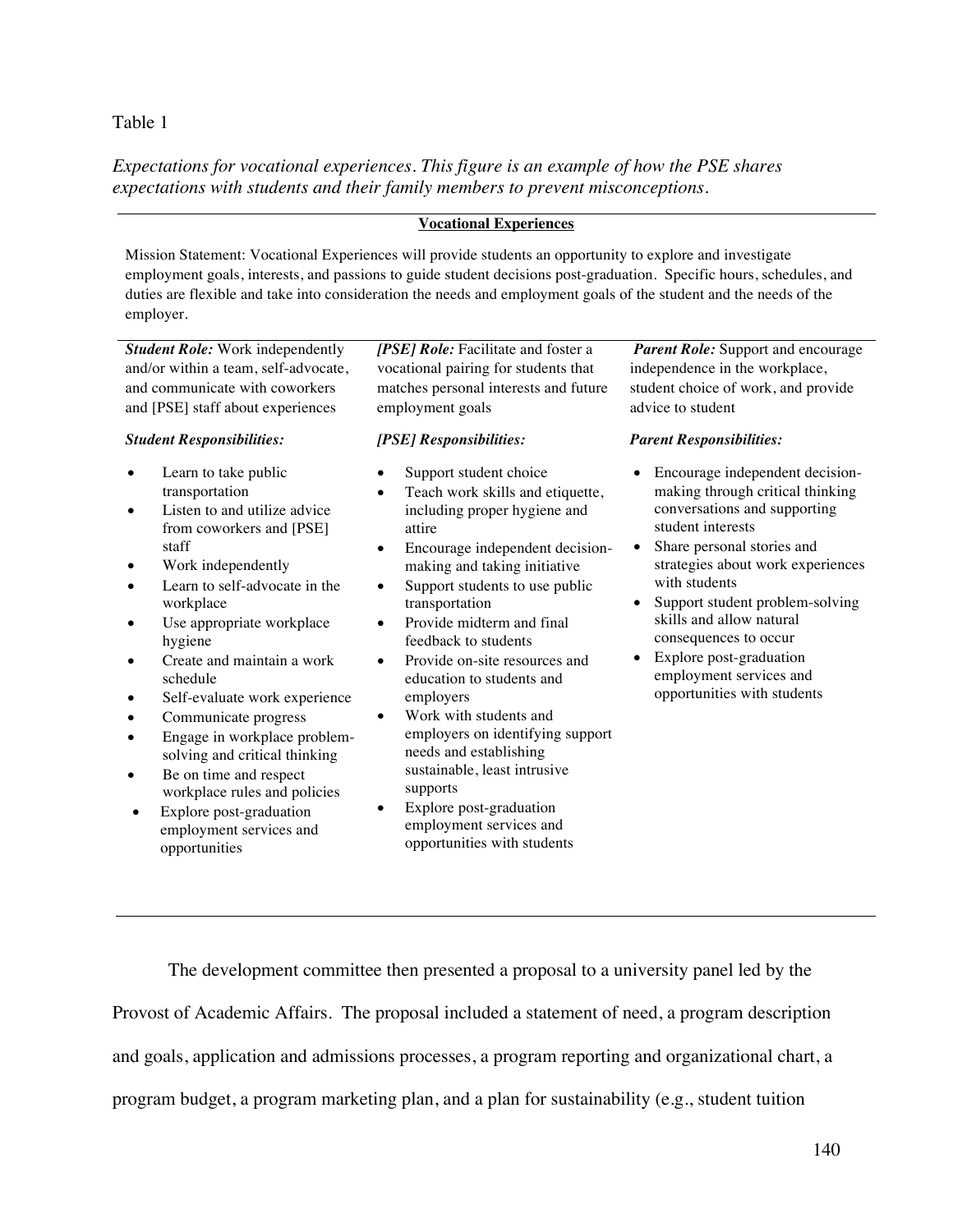covering costs of staff). Two young adults with intellectual and developmental disabilities from the community also prepared speeches to demonstrate support from the community.

# **Development Step #5. Hire Program Staff**

Based on the program structure developed in steps 1-4, the development committee hired a PSE Director, Student Support Specialist, Coordinator of Instruction, Coordinator of Vocational Experiences, and an office support staff member. Table 2 provides a general description of roles and responsibilities for each PSE position. The program also allocates a portion of student tuition to pay for the room and board of two degree-seeking university students who live in the residence hall to serve as program "Mentors" by providing advice to students in the program (e.g., how to meet new people, ideas for things to do on the weekend, who to talk to about issues or concerns). Program staff collaborate with Residential Life staff to interview, select, and train the program Mentors.

## Table 2.

| <b>PSE Position</b>               | <b>Primary Position Responsibilities</b>                                                                                                                                                                                                                                                                                                                                                                                                             |  |
|-----------------------------------|------------------------------------------------------------------------------------------------------------------------------------------------------------------------------------------------------------------------------------------------------------------------------------------------------------------------------------------------------------------------------------------------------------------------------------------------------|--|
| <b>PSE Director</b>               | Manage day-to-day program operations<br>Provide general program oversight<br>Lead parent support practices<br>Hire, train, and support PSE staff<br>Ensure adherence to all university and PSE policies<br>Monitor disciplinary procedures, as needed<br>Develop collaborative relationships with university and community<br>$\bullet$<br>partners<br>Seek external funding to support program initiatives and student<br>$\bullet$<br>scholarships |  |
| <b>Student Support Specialist</b> | Collaborate with students to engage in person-centered planning and<br>goal attainment<br>Collaborate with students to resolve social conflict<br>Collaborate with students to identify and engage in social activities<br>Collaborate with students to develop and maintain personal schedules<br>$\bullet$<br>and identify courses                                                                                                                 |  |

*PSE positions. This figure lists and describes each position at the PSE program.*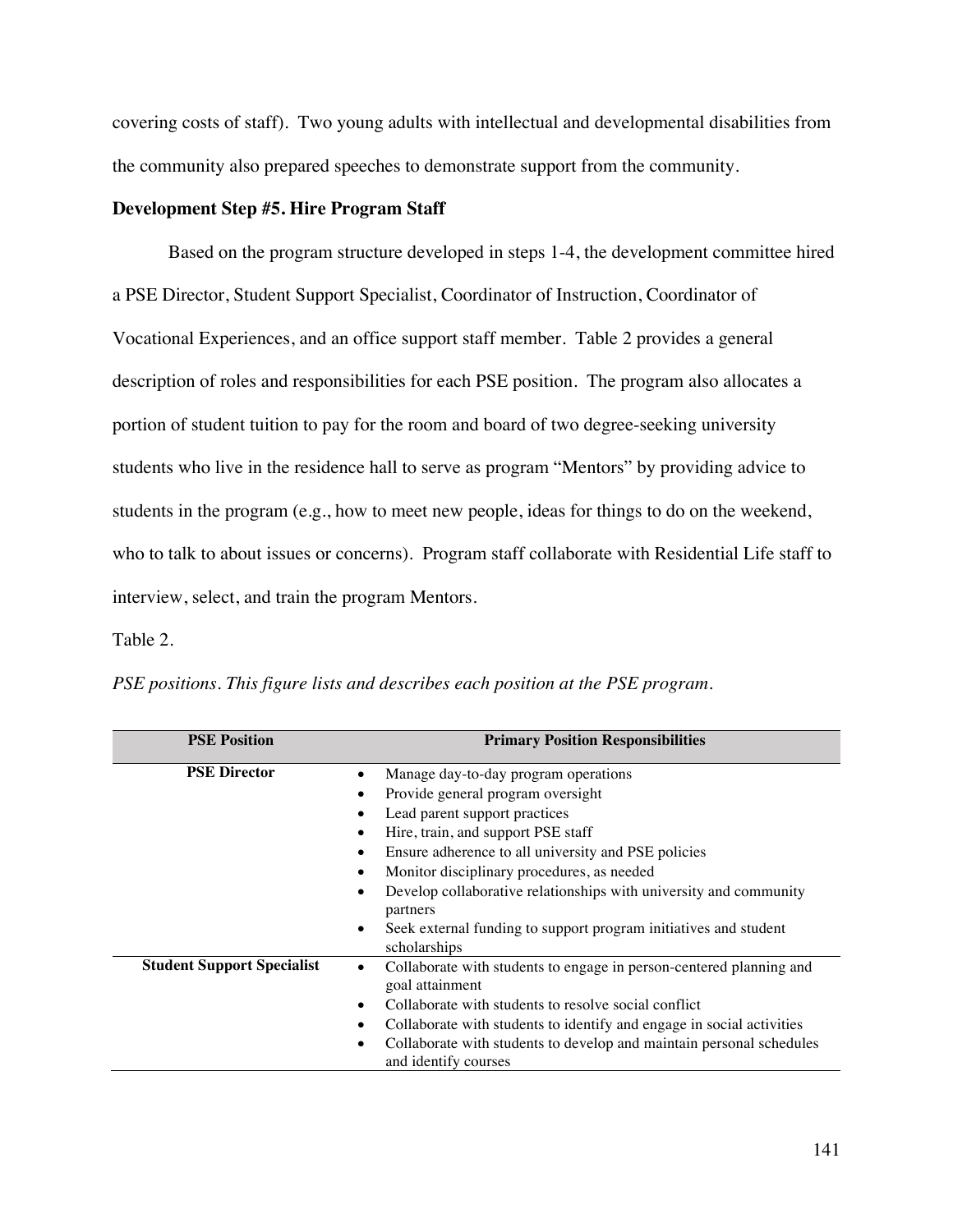|                                    | Provide annual trainings to Residential Life staff, campus police, and<br>other university staff on how to communicate with and accommodate<br>students in the program |
|------------------------------------|------------------------------------------------------------------------------------------------------------------------------------------------------------------------|
| <b>Coordinator of Instruction</b>  | Design PSE program courses<br>$\bullet$                                                                                                                                |
|                                    | Oversee PSE program instructors                                                                                                                                        |
|                                    | Monitor student grades across all courses                                                                                                                              |
|                                    | Collaborate with students to identify needed academic                                                                                                                  |
|                                    | accommodations and supports                                                                                                                                            |
|                                    | Collaborate with university faculty to effectively implement academic<br>٠                                                                                             |
|                                    | accommodations and university design for learning                                                                                                                      |
| <b>Coordinator of Vocational</b>   | Investigate potential workplace experiences for PSE students at the<br>$\bullet$                                                                                       |
| <b>Experiences</b>                 | university and in the community                                                                                                                                        |
|                                    | Conduct work-related assessments and evaluations<br>$\bullet$                                                                                                          |
|                                    | Collaborate with students to identify needed vocational                                                                                                                |
|                                    | accommodations                                                                                                                                                         |
|                                    | Create vocational accommodations and scaffold-needed supports (e.g.,<br>use of public transportation or paratransit)                                                   |
|                                    | Collaborate with students to create and update resumes                                                                                                                 |
|                                    | Collaborate with students to locate long-term employment<br>opportunities                                                                                              |
|                                    | Teach workplace skills and inform students of relevant                                                                                                                 |
|                                    | antidiscrimination laws and policies                                                                                                                                   |
| <b>Office Support Staff Member</b> | Provide clerical and administrative support for the PSE office                                                                                                         |

# **Pre-Academic Year Program Procedures**

*Equipped with a better understanding of how the program was developed, Hazel formed many questions about other logistical aspects of the program, such as admissions and where students live. The PSE Director described six program procedures that occur prior to students taking classes: applications and interviews, a family orientation workshop, a program meet and greet, university new student orientation, person-centered planning meetings, and residential hall move-in.*

# **Applications and Interviews**

Students retrieve a program application from the PSE office or the university's website. Once program staff receive an application, the Director reviews it to ensure applicants meet basic program requirements (e.g., age, disability diagnosis, reported ability to self-administer

medication) and distributes invitations for applicants and their families to participate in an on-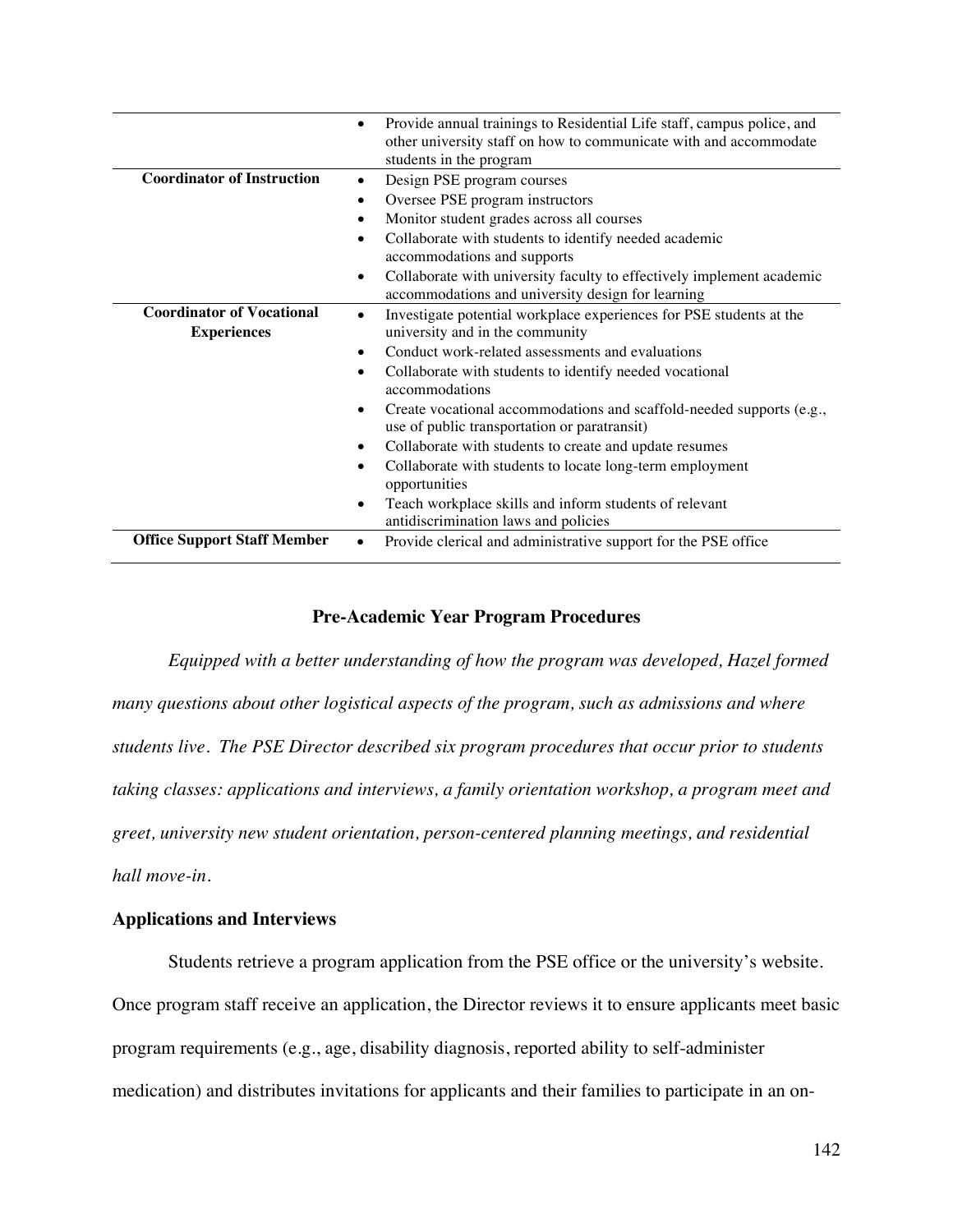campus interview. Program staff interview both students and their parents because parents play an intensive role in providing lifelong support for individuals with intellectual and developmental disabilities, and, in some cases, maintain conservatorship over their children (Boehm, Carter, & Taylor, 2015). However, staff interviews the student and his or her family members separately because they found that students were more candid about their interest in the program (e.g., some students only applied because of their parents) and parents were more candid about their desire for the program to provide intensive support and student oversight (e.g., provide 24-hour support, prevent students from engaging in sexual activity) when interviewed separately. After interviews occur, staff convene to discuss if the student is motivated to participate in the program and if the expectations of students and parents align with program expectations. For students accepted into the program, the Director mails an acceptance packet for the family to review together that includes documents outlining program components, roles, responsibilities, and expectations (See Table 1). The packet also includes student and parent contracts that they both must sign and return before students may enroll in courses (See Figure 1 for an example of the parent contract). Staff found that the student and parent contracts were an excellent way to reinforce expectations and served as a useful tool to refer back to, as needed.

## Figure 1

*PSE parent contact. This figure displays the parent contract that parents and/or caregivers must sign prior to students enrolling in courses.*

#### **[PSE] Parent Contract**

Our common goals are the development of student independence and exercise of student choice. In order for us to work towards those goals, these are the commitments we ask parents to make.

I , agree to the following:

*\*Please initial before each statement to indicate you have read and you understand each element of this contract\**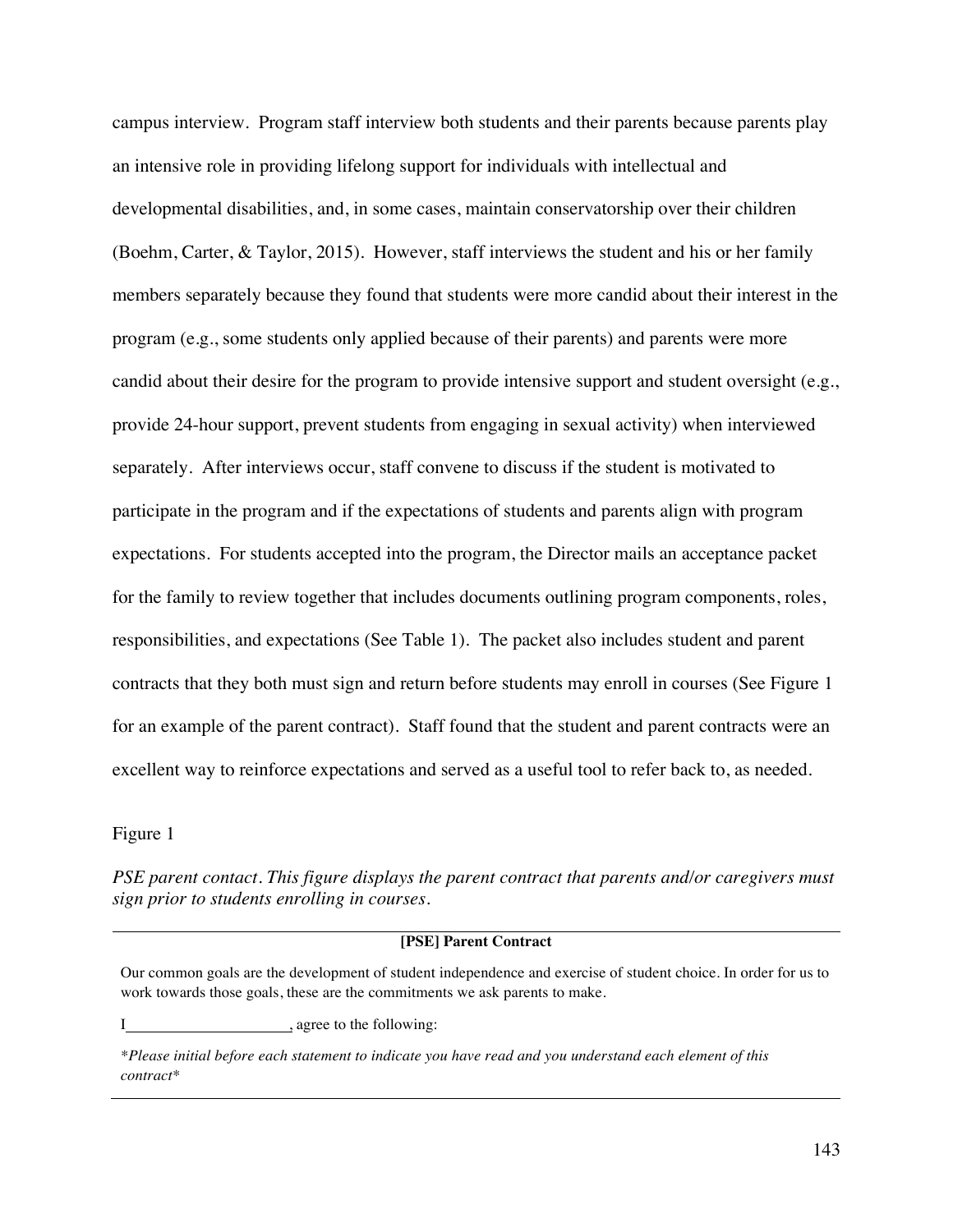- ¾ I understand and agree with the common goals of student independence and student choice as well as the value systems outlined in the [PSE] procedures.
- I understand and will encourage my student to follow the [University] Student Standard of Conduct.
- ¾ I will effectively communicate family expectations to my child (e.g., budget, bedtime, sexual activity) and recognize that these expectations may not be shared by [PSE] or [University].
- ¾ I understand it may take 24 to 48 hours before communication is answered by [PSE] staff.
- $\overline{\phantom{a}}$  I understand if my student fails to attend class and complete coursework, he/she could be placed on Academic Recovery and/or suspended from the [PSE] program.
- ¾ I understand if my student fails to attend vocational experiences, he/she could be placed on the Vocational Performance Improvement Plan and/or suspended from the [PSE] program.
- ¾ I understand that my student is ultimately responsible for their course schedule, time management of time, and attendance.
- ¾ I understand that my student will make decisions that I may disagree or feel uncomfortable with, but I also understand that these choices will help my student grow and learn.
- $\overline{\phantom{a}}$  I will allow my student autonomy in determining his/her class schedule and vocational experiences.
- ¾ I understand that my student may independently utilize public transportation.
- ¾ I understand my student is responsible for their physical and mental well-being and that it is the student's responsibility to (a) take medication as prescribed, (b) attend and schedule medical and counseling appointments, and (c) exercise personal hygiene.
- I understand it is my student's responsibility to utilize available supports.
- ¾ I understand that [PSE] is not responsible for securing employment for my student after graduation.
- ¾ I will participate in my student's creation of his/her person-centered plan and will respect and support the goals and next steps created in this plan to the best of my ability.

I acknowledge that I have read all the terms of the [PSE] Parent/Caregiver Contract and that I understand these terms. Signature:

### **Family Orientation Workshop**

Program staff host a full day orientation workshop for parents and other family members of incoming students. During this workshop, staff describe the program, including expectations of students, staff, and families. For example, staff describe how they support self-determination by honoring student decisions unless they are in violation of program or university policies (which may or may not align with the wishes of their parents). Staff also collaborate with an alumni parent to help family members (a) move from a "caretaker" (doing for students) to an "advisor" (doing with students) (See Table 3); (b) learn about available resources, services, and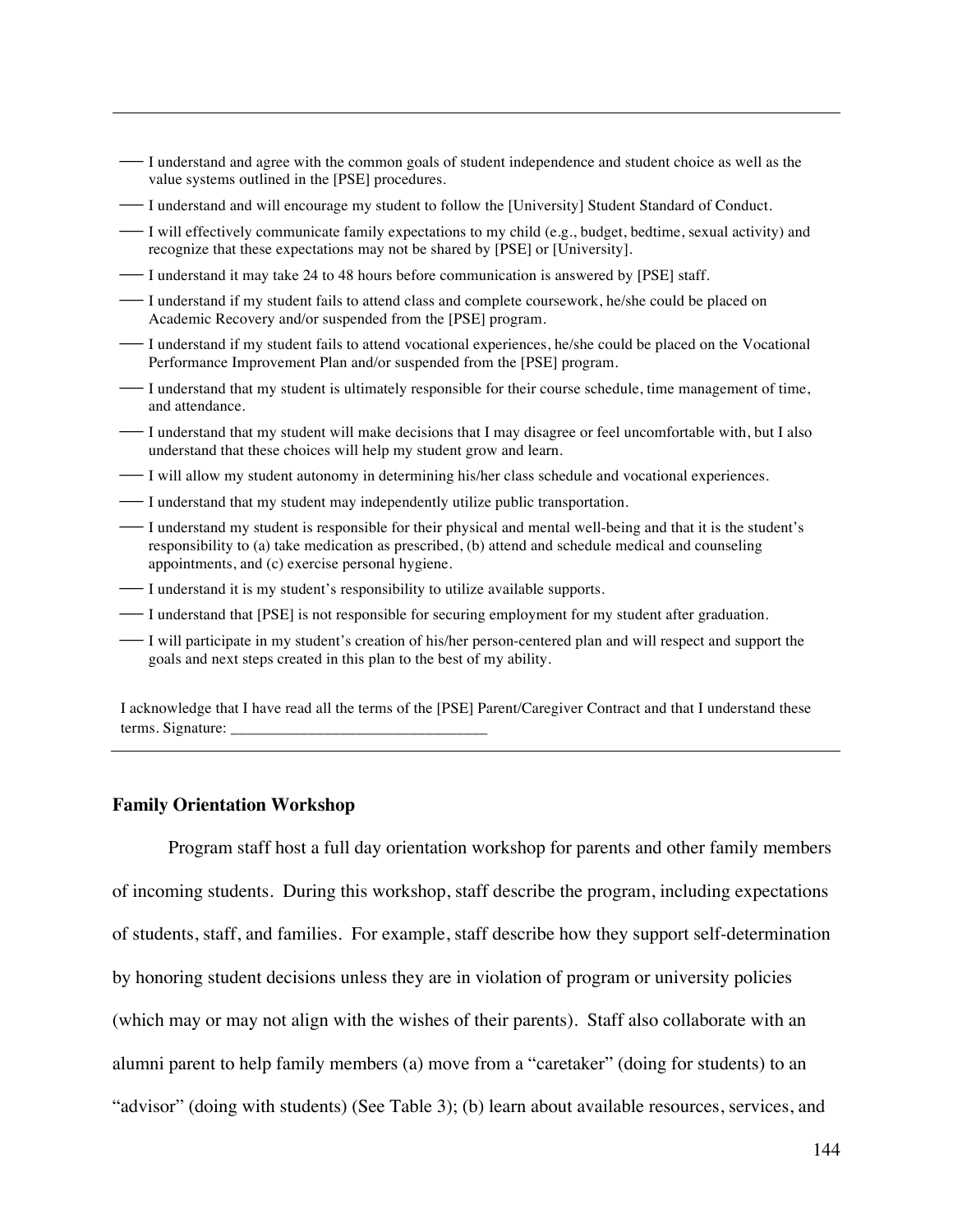supports to help students achieve goals; (c) foster the self-determination and advocacy skills of

students; (d) engage in family-to-family support; and (e) learn how to cope with fears and

anxieties associated with their changing roles as parents transitioning their students to adulthood

(Francis, Fuchs, Johnson, Gordon, & Grant, 2016).

Table 3

*Caregiver to advisor example. This figure displays an example of a resource PSE staff use in role-play activities to teach parents how to transition from caregivers to advisors. This and other examples are included in the PSE family handbook.*

**Scenario**: Sam is not satisfying expectations of self-care and hygiene. His vocational experience is at risk and his roommates have complained about the bad smell in the dorm room as a result of Sam's poor hygiene.

| - Caretaker Response: Doing For -                      | + Advisor Response: Doing With +                            |
|--------------------------------------------------------|-------------------------------------------------------------|
| "That is it! I am coming up there right now with my    | "I get that college kids don't always take showers, but you |
| cleaning supplies, laundry baskets, and a set of clean | are seriously hurting your relationships and future         |
| clothes. After we clean, you're going to come home     | employment. Let's take a look at your schedule and figure   |
| and shower."                                           | out a time for you to shower at least every other day."     |
| "I will call the program director and tell him that he | "Do you feel comfortable talking to the program director"   |
| has to make you shower!"                               | about showering? Maybe you guys can come up with a plan."   |

# **Program Meet and Greet**

Program staff host an informal program meet and greet for incoming and current students in the program and their family members. During the meet and greet, 1-2 program staff and students assemble at the campus residential housing complex and participate in fun "get to know you" activities. Staff solicit roommate requests (which may not necessarily include students in the program) after the students have an opportunity to get to know one another. In the meantime, current and former parents of students in the program meet with family members new to the PSE at a local restaurant to encourage new family members to get to know each other, exchange contact information, and participate in group discussions about the program and college life.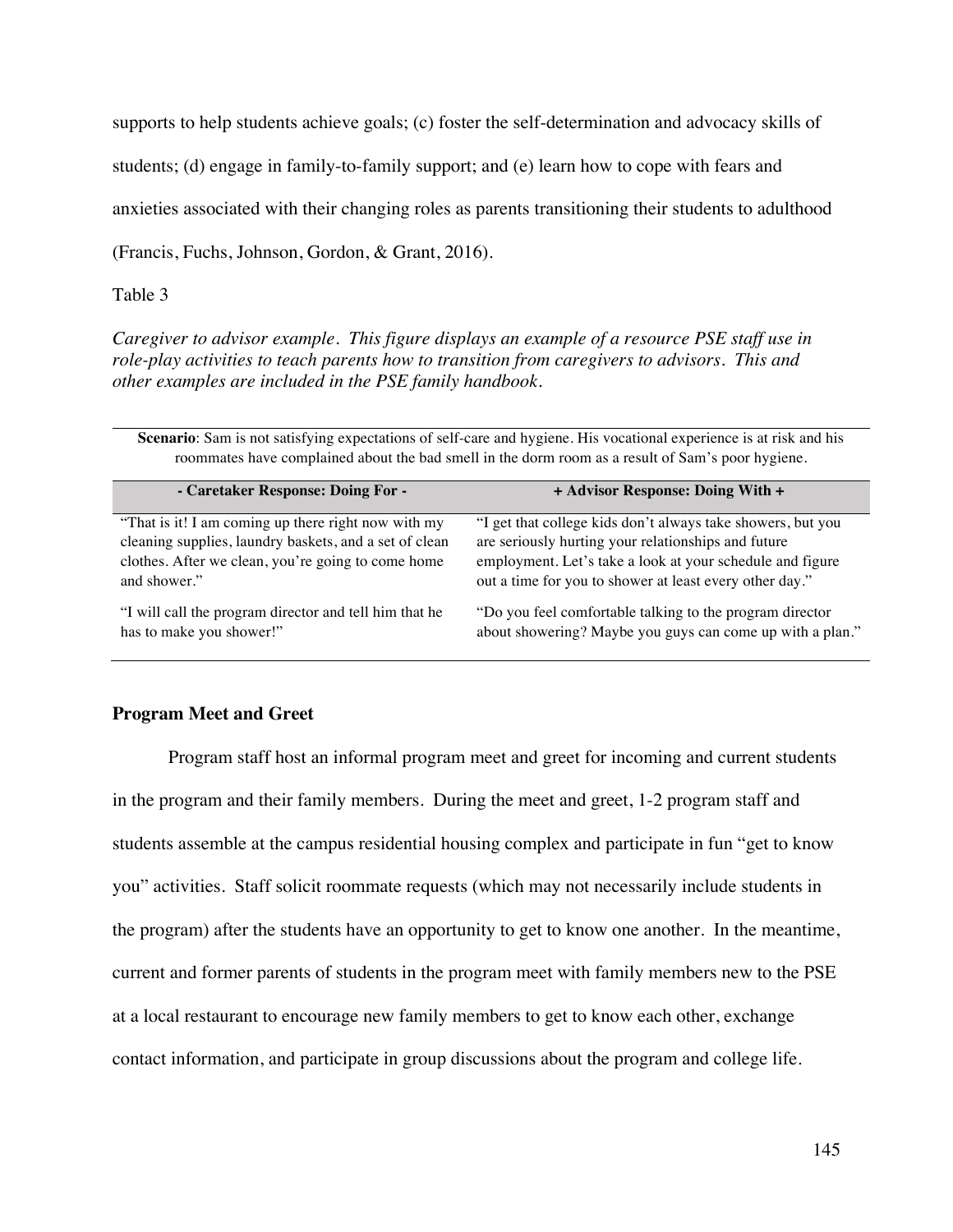## **University New Student Orientation**

Family members of students enrolled in the program participate in the university New Student Orientation with other families of incoming university students. However, while degreeseeking students and their family members attend sessions about degree-specific information (e.g., the number of credits needed to graduate, study abroad information), students in the PSE and their family members attend information sessions hosted by program staff designed to answer family questions, inform them about program specifics, and alert them to available university resources. Because students tend to ask more questions when separated from their families, students attend sessions with the university police and technology staff to ask questions and set up student accounts while families attend a concurrent session with university police, as well as sessions about financial aid options and meal plan information. This separation of students from family members also introduces student independence in a safe and supportive environment.

## **Person-centered Planning Meetings**

 The program uses person-centered plans (Rasheed, Fore, & Miller, 2006) to guide and evaluate student progress. Prior to the semester, students facilitate their own planning meetings with the support of the Student Support Specialist, by inviting participants (e.g., family members, faculty, agency staff), identifying goals and next steps, determining needed and available supports, and soliciting support (e.g., assigning individuals responsibilities). The personcentered plans serve as comprehensive transition portfolios that include supporting documents collected over two years in the program (e.g., revised plans, goal monitoring data, an updated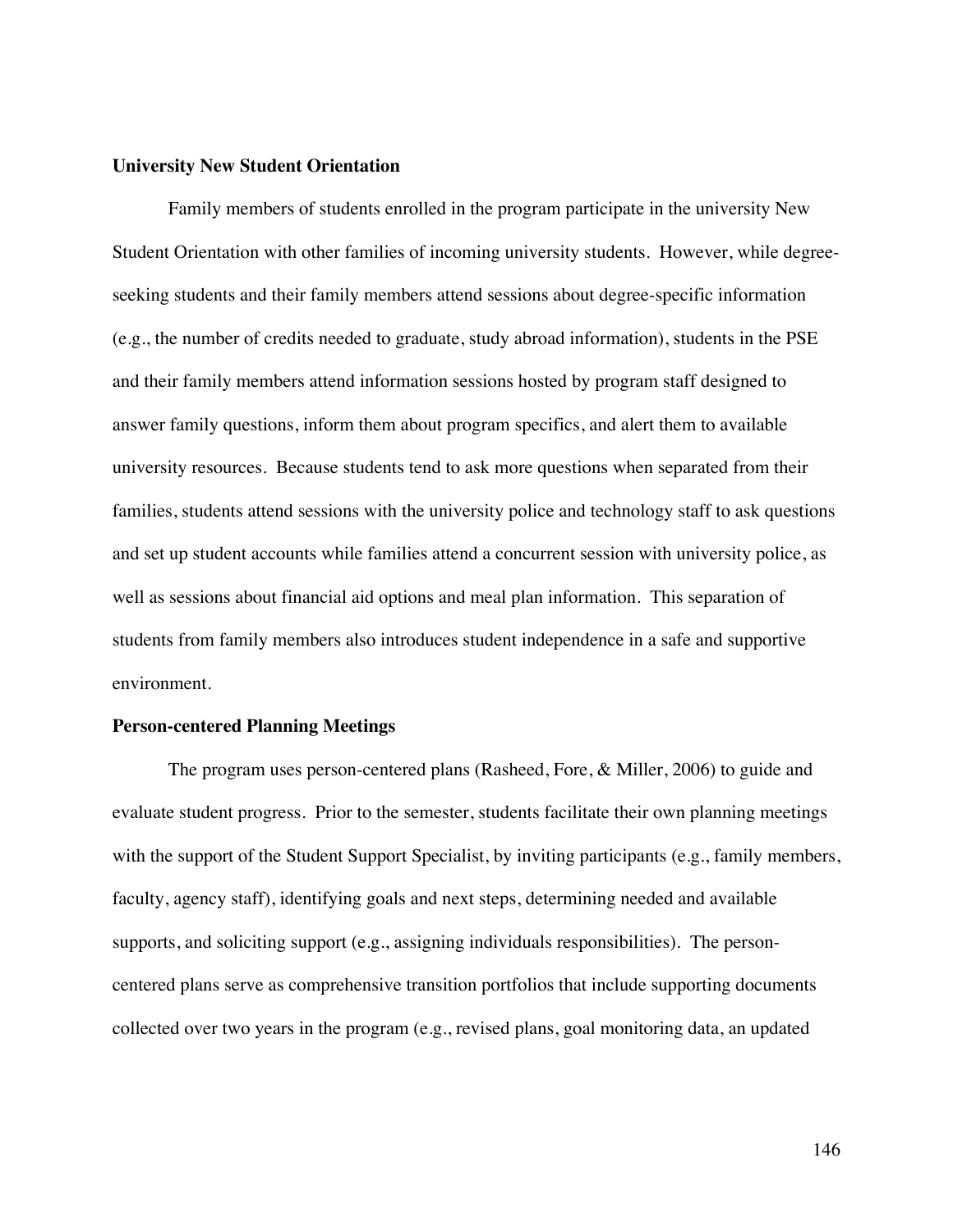résumé, letters of reference, academic and workplace evaluations, disability resource information).

### **Residential Hall Move-in**

 Students in the PSE move into the university residence hall three days prior to general campus move-in. Early move-in provides an opportunity for students in the program to move at their own pace, practice using meal plans in the dining hall, learn their schedules and campus shuttle routes, and get to know Residential Life staff and program mentors without the chaos of several hundred other students moving in at the same time.

#### **Academic Year Program Procedures**

*As a former special education teacher, Hazel identified with many of the experiences described by the PSE staff team, including the benefits of communicating with students and their family members separately before meeting as a team. She also effectively used behavior contracts as positive behavior support strategies with her students, but she never considered developing contracts with families. She also witnessed the need for families to learn how to support the self-determination of their children and cope with the stress and anxiety associated with their children gaining independence and taking more risks. However, Hazel wondered about the day-to-day functioning of the program. The Director explained that the program focused on three major areas each semester: academic, vocational, and residential and student life procedures.*

## **Academic Procedures**

Students in the PSE make an appointment each semester with the Student Support Specialist to review their person-centered plan goals and available classes to develop course schedules. During the first year, students take a minimum of three program-specific courses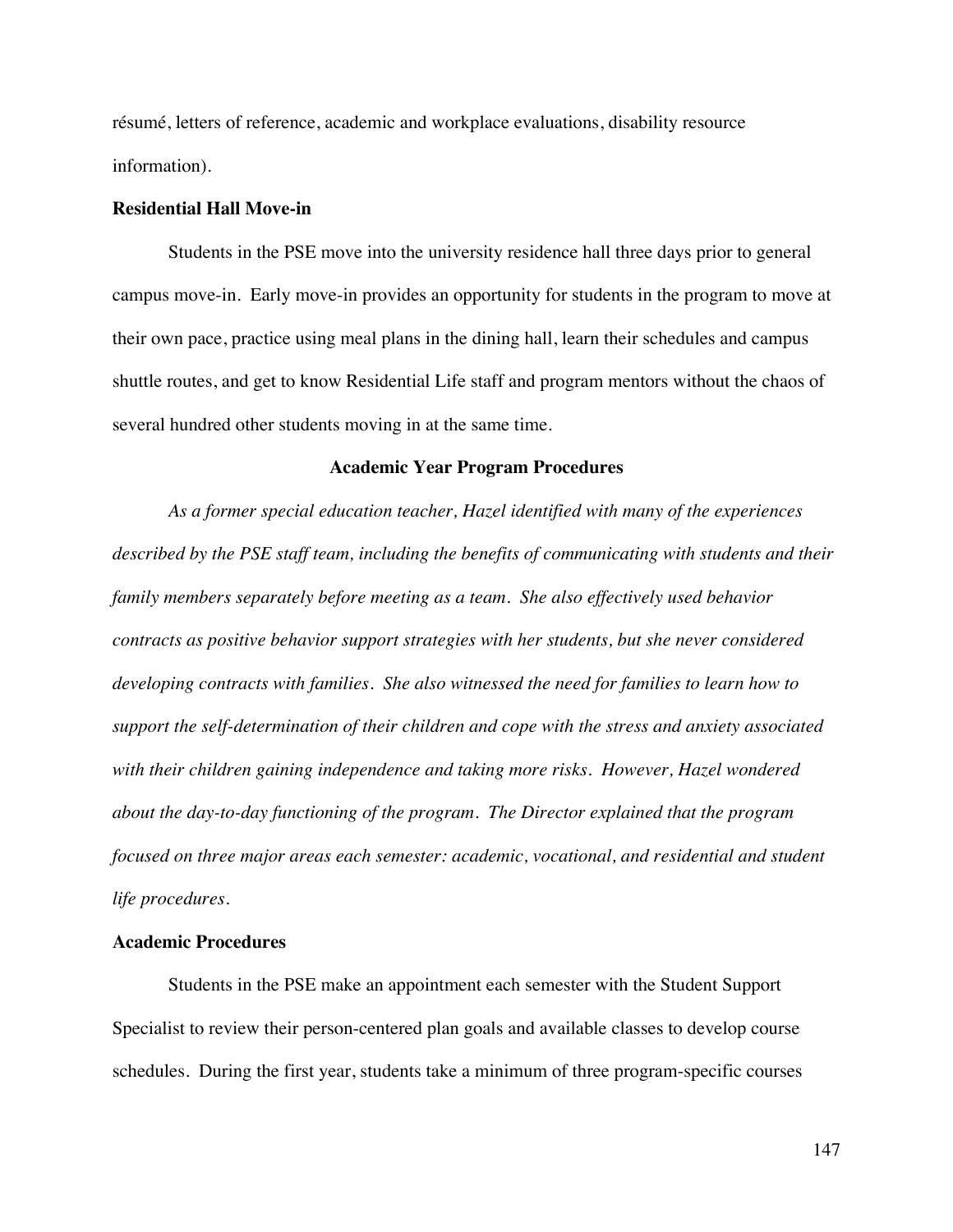(courses designed specifically for students in the PSE), as well as one university catalog course of their choice each semester. During the second year, students take two program-specific courses and two university catalog courses in order to increase student autonomy and enhance program inclusivity. Students who seek to matriculate into degree programs typically select catalog courses that fulfill general education requirements, whereas students seeking competitive employment after graduation commonly select courses that expand skills and experiences in their desired career fields. Students complete catalog courses with accommodations and modifications provided by university faculty, support from PSE staff, and one-on-one tutoring provided by College of Education students who receive internship credits toward their degree in education.

Program-specific courses reflect courses offered by the university (e.g., Greek Mythology) but designed to provide students with information and skills necessary to achieve the anticipated outcomes of the program (e.g., students explore and address their "Achilles' heel"). These courses do not count for college credit but do count toward program completion. In an effort to move toward a more inclusive environment, degree-seeking students from the College of Education may elect to fulfill degree internship requirements by participating as full members in program-specific classes and engaging in classroom activities and discussions alongside students in the program**.** 

# **Vocational Procedures**

All students in the program complete a minimum of three vocational experiences on or off campus among individuals without disclosed disabilities. Students typically engage in vocational experiences for approximately 10 hours a week for an average of 10 weeks each semester. Using student person-centered plans as a foundation, the Coordinator of Vocational

148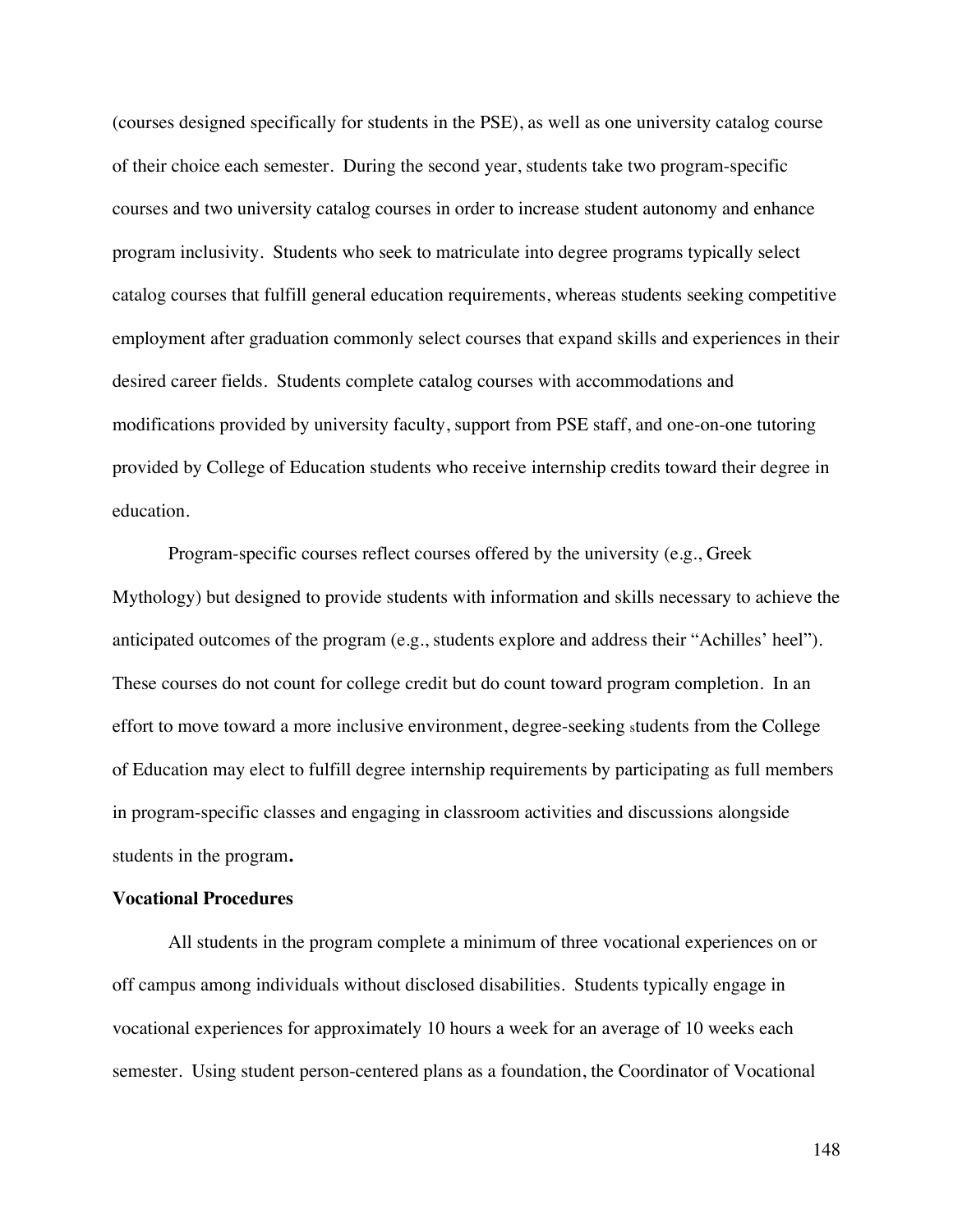Experiences collaborates with students to determine interests and strengths, develop résumés and request letters of recommendation, identify vocational opportunities on or off campus and connect with potential employers, develop interview skills, discuss responsibilities and rights afforded to employees with disabilities under antidiscrimination laws, enhance workplace social skills, and plan and learn methods for transportation.

### **Residential and Student Life Procedures**

All students in the program live in the university's residential hall, among approximately 400 degree-seeking students. Initially, students only roomed in suites with other students in the program. However, negative student behaviors (e.g., frequent verbal arguments) escalated as time advanced because the students did not have the skills needed to resolve conflict, and they were spending too much time together. As a result, staff addressed social problem-solving skills in PSE courses, developed opportunities for students in the program to live with degree-seeking students to increase inclusivity and peer models for social skills, and collaborated with Residential Life staff to provide communication training and discuss students' needs, accommodations, and modifications with staff. Residential Life staff indicated that these changes resulted in fewer student complaints and rule violations (e.g., breaches of roommate contracts). In addition, they reported that placing students inclusively throughout the residence hall led to increased understanding, acceptance, and social awareness of disability as a part of human diversity.

## **Program Evaluation Procedures**

*Hazel was aware of the benefits of attending PSEs such as enhanced social networks and rates of employment, but wondered about the outcomes of this program. The Director described*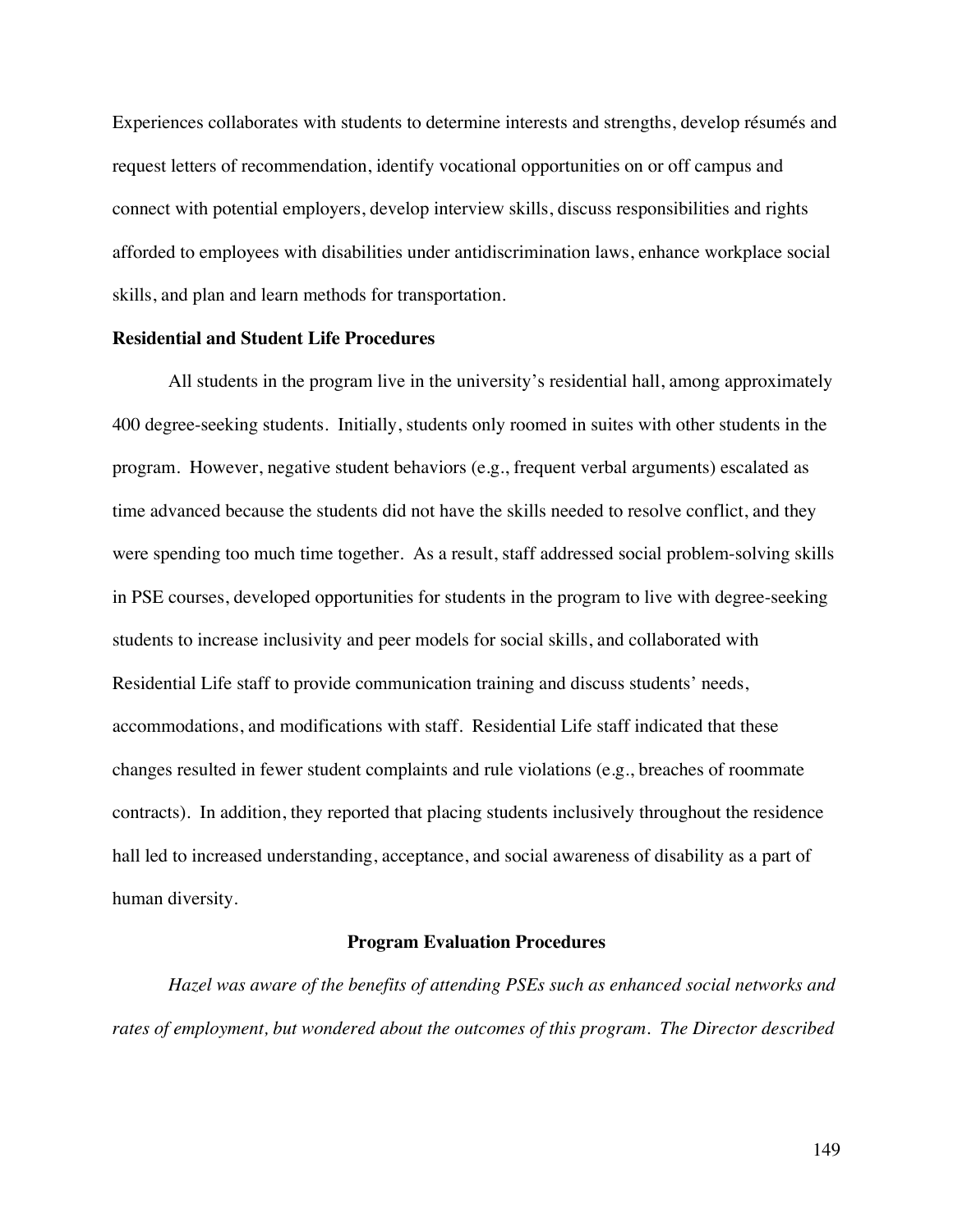*on-going evaluation techniques to determine student outcomes during the program and explained follow-up survey procedures to collect data on alumni outcomes.*

Staff collect data related to financial independence, personal development, independent living, and access to resources through successfully completed coursework and vocational experiences, sustained and positive experiences living in the residential hall, goal creation and obtainment, and observations of students leading their person-centered planning meetings and directing their educational, vocational, and social endeavors. Staff use surveys to collect postgraduation data including employment, continued education, and place of residence. As of spring 2017, 21% of PSE graduates reported continuing their education at a community college, technical school, or university; 75% reported gaining competitive employment within one year of graduation; and 54% reported living outside of the family home within one year of graduation. These outcomes are encouraging, considering increasing rates of unemployment and underemployment of college graduates in the United States (Davis, Kimball, & Gould, 2015) and the dismal unemployment rates of individuals with disabilities (Butterworth et al., 2015). In addition, staff distribute pre-post surveys before and after family orientation workshops. According to these surveys, approximately 90% of family members who participated in the workshop agreed or strongly agreed that the workshop was relevant, stimulating, and helped them transition from a "caregiver" to an "advisor" to better support their young adult with a disability (Francis et al., 2016).

# **Implications for High School and PSE Professionals**

*Hazel and the PSE staff team began to brainstorm how to enhance the program for the coming year. They began by reviewing the primary "lessons learned" from the previous year (e.g., the benefits of inclusive student housing) and discussed how they might proactively uncover*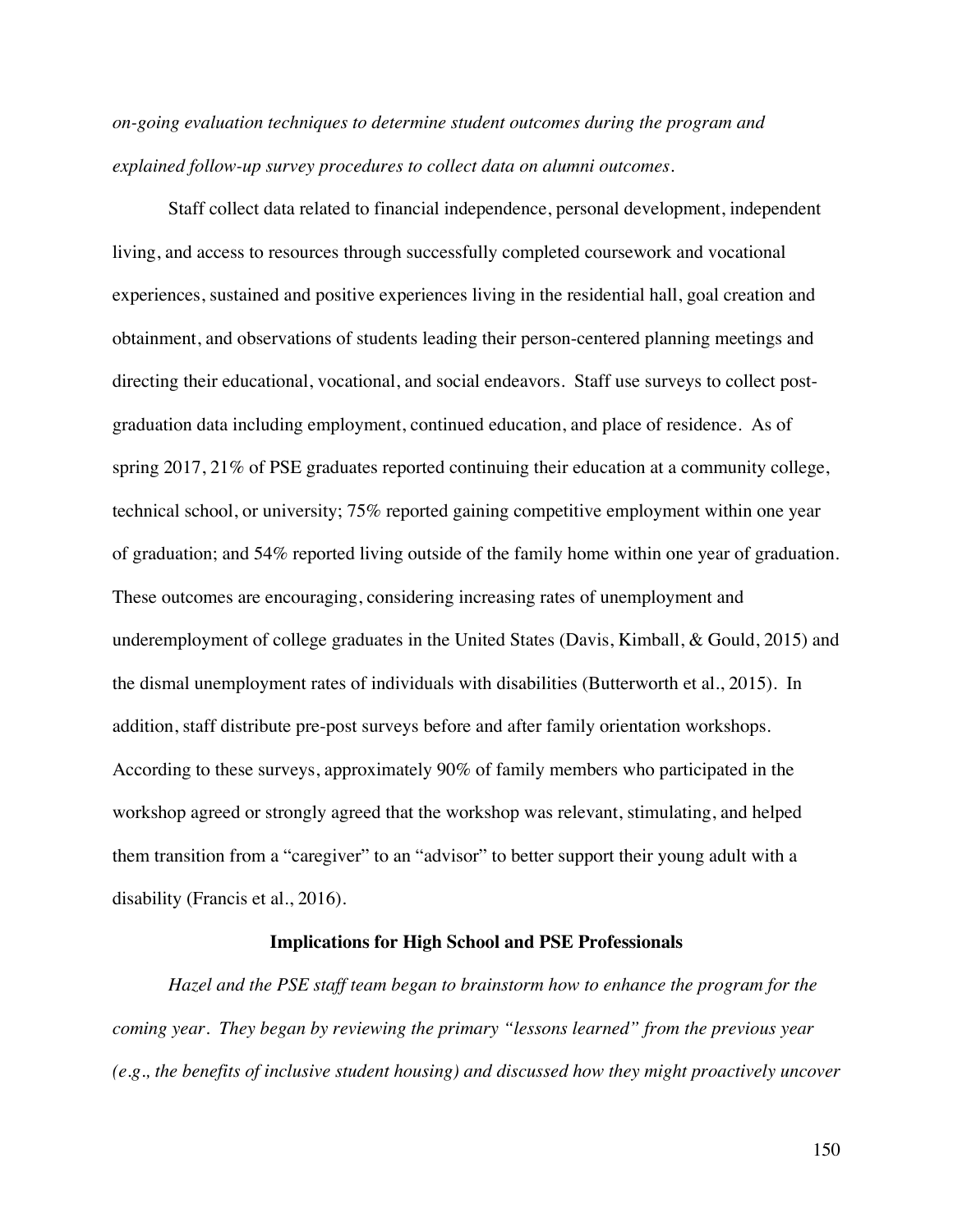*and address future barriers. As the new Student Support Specialist, Hazel wondered aloud if the family workshop could be expanded to a student workshop series that would complement the self-determination and coping strategies taught to their families. The Coordinator of Instruction enthusiastically agreed and suggested meeting with program instructors to develop a course that covers these topics. Hazel added that perhaps it could be co-taught by a PSE and university instructor and made available to all students on the university's course catalog to increase campus inclusivity. As a former teacher, she also questioned how the PSE could collaborate with high school professionals to better prepare students and their families for college.* 

Professionals seeking to develop a PSE for students with intellectual and developmental disabilities may consider the development steps and program procedures described in this manuscript to begin the process of including students with intellectual and developmental disabilities in their home institutions. Specifically, the documentation of barriers encountered (e.g., dorm room arguments, conflicting expectations between professionals and parents) and strategies to address barriers (e.g., integrating PSE and non-PSE students in the dorms, creating contracts outlining program expectations) can assist in the development process. In addition, including high school educators on PSE committees could enhance program development, as educators may help recruit students for the program and share evidence-based instructional and transitional strategies (e.g., direct instruction, audio prompting, task analysis, student-centered planning; Richter, Mustian, & Test, 2012; Taylor & Colvin, 2013; Uphold & Hudson, 2012) with the PSE. Further, participating on a PSE committee may better inform high school educators on how to prepare students and their families for college, as committee members share information about gaps in skills needed for success in college such as recognizing social cues, self-advocacy and decision-making skills, communication skills, and self-care skills (Dente & Coles, 2012;

151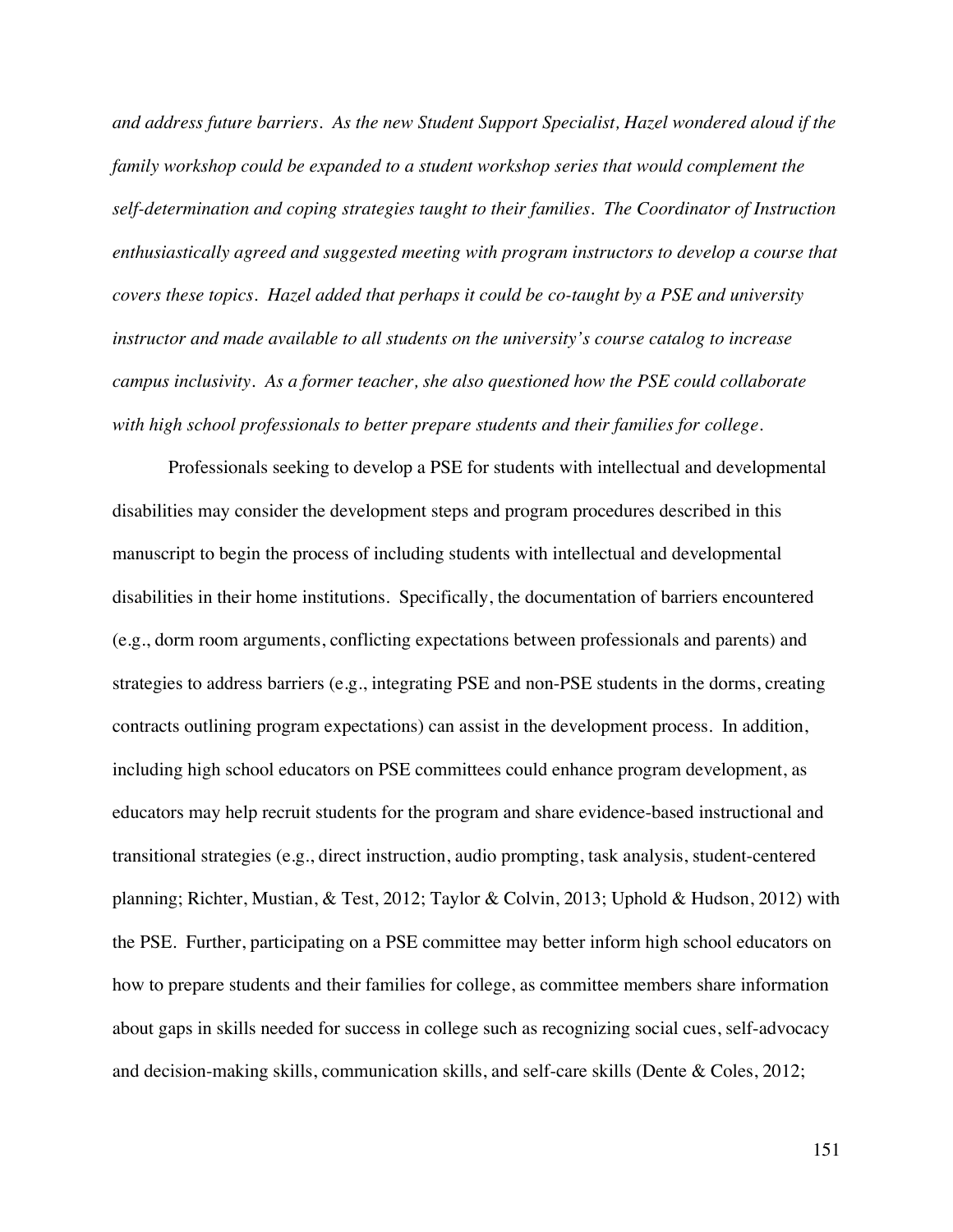Taylor & Colvin, 2013). For example, high school educators and PSE staff may collaborate to share materials that they can adapt for use in their classroom or co-develop curriculum or workshops designed to enhance emotional intelligence skills among students and their families so they are better equipped to cope the with stress of transitioning out of high school and into college (Francis et al., 2016). Further, PSE staff may attend student Individualized Education Program meetings to share information about PSEs, available resources to support a college education, and essential skills students need to experience success in college.

Several barriers, including low expectations and poor transition planning in high school, result in the underrepresentation of individuals with intellectual and developmental disabilities in university settings and the competitive workforce (Corby, Cousins, & Slevin, 2012; Martinez, Conroy, & Cerreto, 2012). However, attending PSE programs has been shown to increase employment rates by approximately 25% and weekly income by over 70%, compared to individuals with intellectual and developmental disabilities who did not attend a PSE (Migliore & Butterworth, 2008). As a result, professionals should consider facilitating experiential learning opportunities during high school to enhance expectations and functional skills, resulting in positive behavioral change and improved post-school outcomes (Migliore, Butterworth, Nord, & Gelb, 2011).High school and PSE staff may also collaborate to implement experiential opportunities such as university overnight summer camps for high school students with disabilities in which they live with roommates in residential halls (including utilizing a university meal plan, doing laundry, etc.), attend college classes with accommodations and modifications, manage leisure time, and navigate the campus and surrounding community. For institutions looking to develop faculty support for PSEs, starting with a small summer camp may facilitate positive experiences for students while also increasing the investment and capacity of higher

152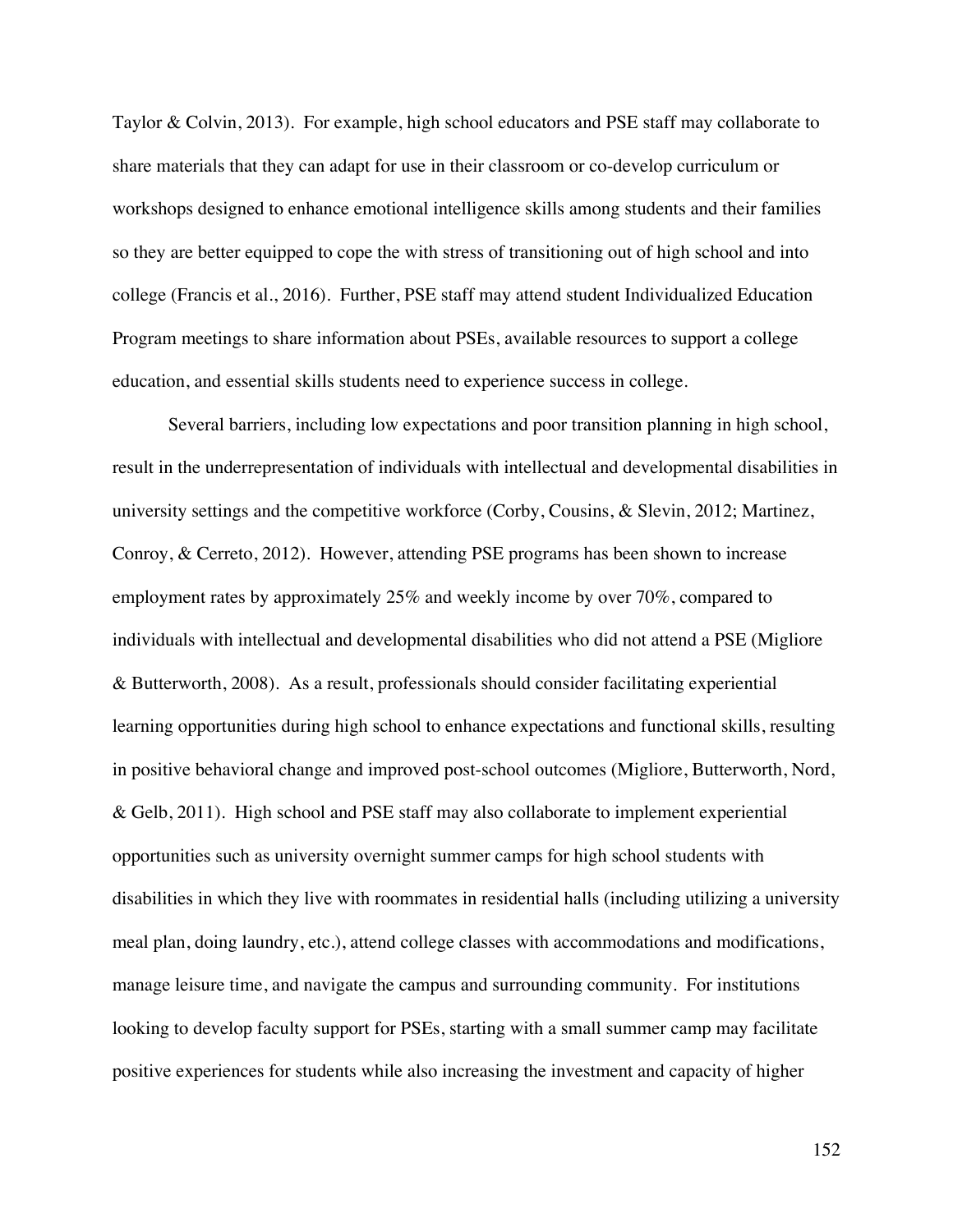education faculty and staff to effectively accommodate and include students with intellectual and developmental disabilities.

# **Conclusion**

Research indicates that gaining a college education increases positive post-high school outcomes (e.g., college, employment, independent living, community participation) for students with intellectual and developmental disabilities (Moore & Schelling, 2015). This manuscript addresses a gap in the literature on PSEs by describing the development of a PSE and providing a rich description of program procedures (including barriers encountered and strategies for addressing barriers). High school and PSE paraprofessionals may use information provided in this manuscript not only as a base from which to develop a PSE but also to spark ideas on how collaboration between these two entities may ultimately benefit student outcomes.

#### **References**

American Association of Intellectual and Developmental Disabilities. *Definition of intellectual disability*. Available at http://aaidd.org/intellectual-

disability/definition#.WGbDKbGZNE4 [Accessed 3 Jan. 2017].

- Boehm, T L., Carter, E. W., & Taylor, J. L. (2015). Family quality of life during the transition to adulthood for individuals with intellectual disability and/or autism spectrum disorders. *American Journal of Intellectual and Developmental Disabilities, 120*(5), 395-411.
- Butterworth, J., Smith, F., A., Hall, A.C., Migliore, A., Winsor, J., Domin, D., & Timmons, J.C. (2012). *State Data: The National Report on Employment Services and Outcomes.* Boston, MA: University of Massachusetts Boston, Institute for Community Inclusion.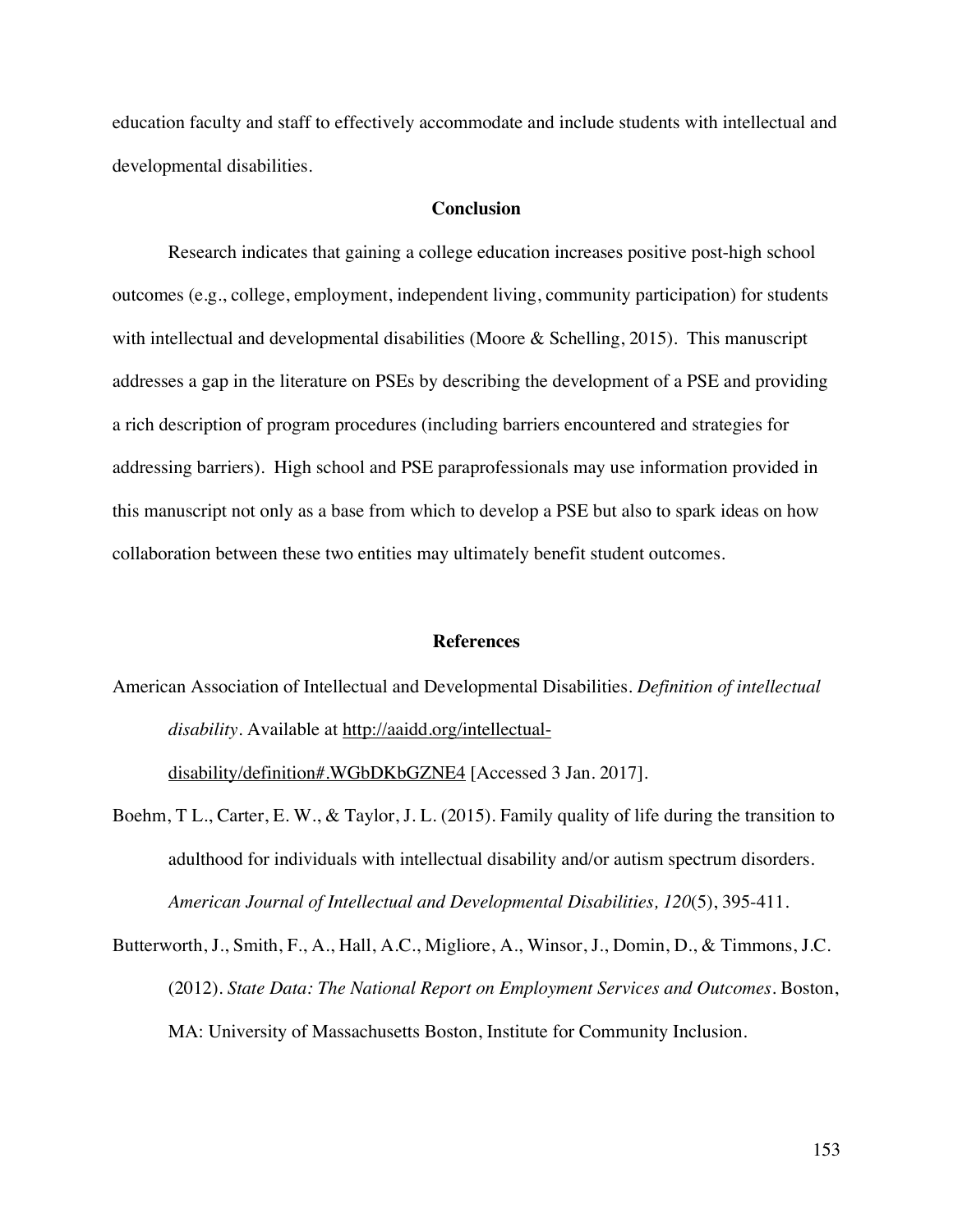- Corby, D., Cousins, W., & Slevin, E. (2012). Inclusion of adults with intellectual disabilities in post-secondary and higher education: A review of the literature. In P. Jones, J. Storan, A. Hudson, & J. Brahm (Eds.). *Lifelong learning community development* (pp. 69-86). Hertfordshire, UK: Berforts Information Press.
- Davis, A. Kimball, W. & Gould, E. (2015). *The class of 2015: Despite an improving economy, young grads still face an uphill battle*. Retrieved from Economic Policy Institute website: http://www.epi.org/publication/the-class-of-2015/ [Accessed 18 May. 2017].
- Dente, C. L., & Coles, K. P. (2012). Ecological approaches to transition planning for students with autism and Asperger's syndrome. Children & Schools, 34(1), 27-36.
- Francis, G.L., Fuchs, E., Johnson, A.D., Gordon, S., & Grant, A. (2016). Developing parentprofessional partnerships in a postsecondary education program for students with disabilities. *Psychology in the Schools, 53*(10), 1045–1056.
- Griffin, M., McMillan, E., & Hodapp, R. (2010). Family perspectives on post-secondary education for students with intellectual disabilities. *Education and Training in Autism and Developmental Disabilities,* 45(3), 339-346.
- Grigal, M., Hart, D., Smith, F.A., Domin D., Sulewski, J., & Weir, C. (2015) Think College national coordinating center: Annual report on the transition and postsecondary programs for students with intellectual disabilities (2013-2014). Boston, MA: University of Massachusetts Boston, Institute for Community Inclusion. Retrieved from http://www.thinkcollege.net/publication/annual-reports [Accessed 12 May 2017].
- Grigal, M., Hart, D., & Weir, C. (2012). A survey of postsecondary education programs for students with intellectual disabilities in the United States. *Practice in Intellectual Disabilities,* 9(4), 223-233.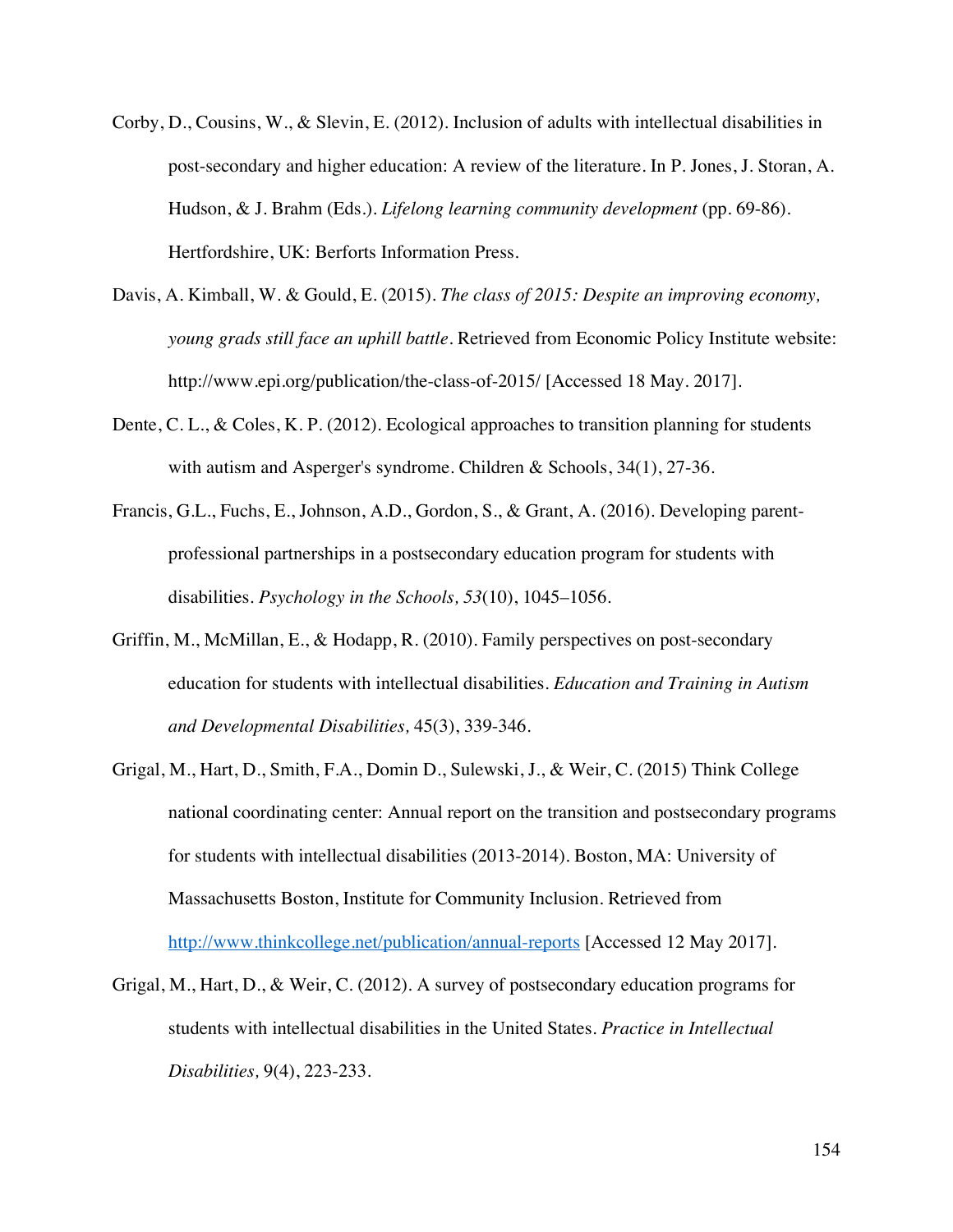Kohler, P. D. (1996). *Taxonomy for transition programming*. Champaign: University of Illinois.

- Lynch, K. B., & Getzel, E. E. (2013). Assessing the impact of inclusive postsecondary education using the Think College standards. *Journal of Postsecondary Education and Disability,*  26, 416-426.
- Martinez, D. C., Conroy, J.W., & Cerreto, M.C. (2012). Parent involvement in the transition process of children with intellectual disabilities: The influence of inclusion on parent desires and expectations for postsecondary education. *Journal of Policy and Practice in Intellectual Disabilities*, 9(4), 279-288.
- Migliore, A., & Butterworth, J. (2008). Postsecondary education and employment outcomes for youth with intellectual disabilities (DataNote Series, Data Note XXI). Boston, MA: Institute for Community Inclusion.
- Migliore, A., Butterworth, J., Nord, D., & Gelb, A. (2011). *Improving job development through training and mentorship.* Research to Practice Brief, Issue No. 51. Boston, MA: University of Massachusetts Boston, Institute for Community Inclusion.
- Mock, M., & Love, K. (2012). One state's initiative to increase access to higher education for people with intellectual disabilities. *Journal of Policy and Practice in Intellectual Disabilities,* 9(4), 289-297.
- Moore, E.J. & Schelling, A. (2015). Postsecondary inclusion for individuals with an intellectual disability and its effects on employment. *Journal of Intellectual Disabilities, 19*(2), 130- 148.
- Plotner, A. J. & Marshall, K. J. (2015). Postsecondary education programs for students with intellectual disability: Facilitators and barriers to implementation. *Intellectual and Developmental Disabilities,* 53, 58-69.